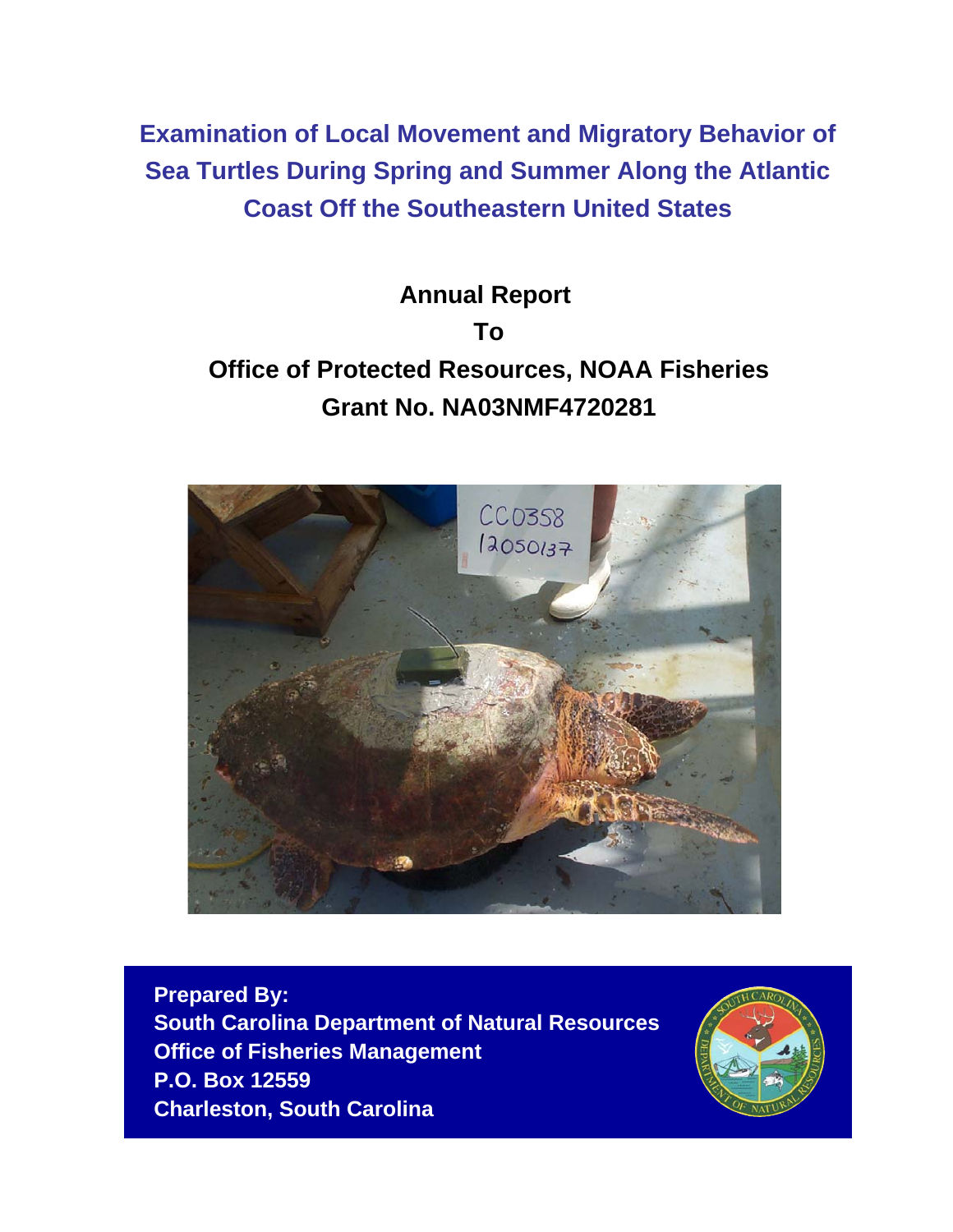# **ANNUAL REPORT TO NATIONAL MARINE FISHERIES SERVICE**

For

Examination of Local Movement and Migratory Behavior of Sea Turtles During Spring and Summer Along the Atlantic Coast Off the Southeastern United States

by

# PHIL MAIER, AL SEGARS, MICHAEL ARENDT & J. DAVID WHITAKER

16 September 2005

Annual Report for Grant Number NA03NMF4720281 Submitted in partial fulfillment of contract requirements under NMFS Endangered Species Act Permit 1245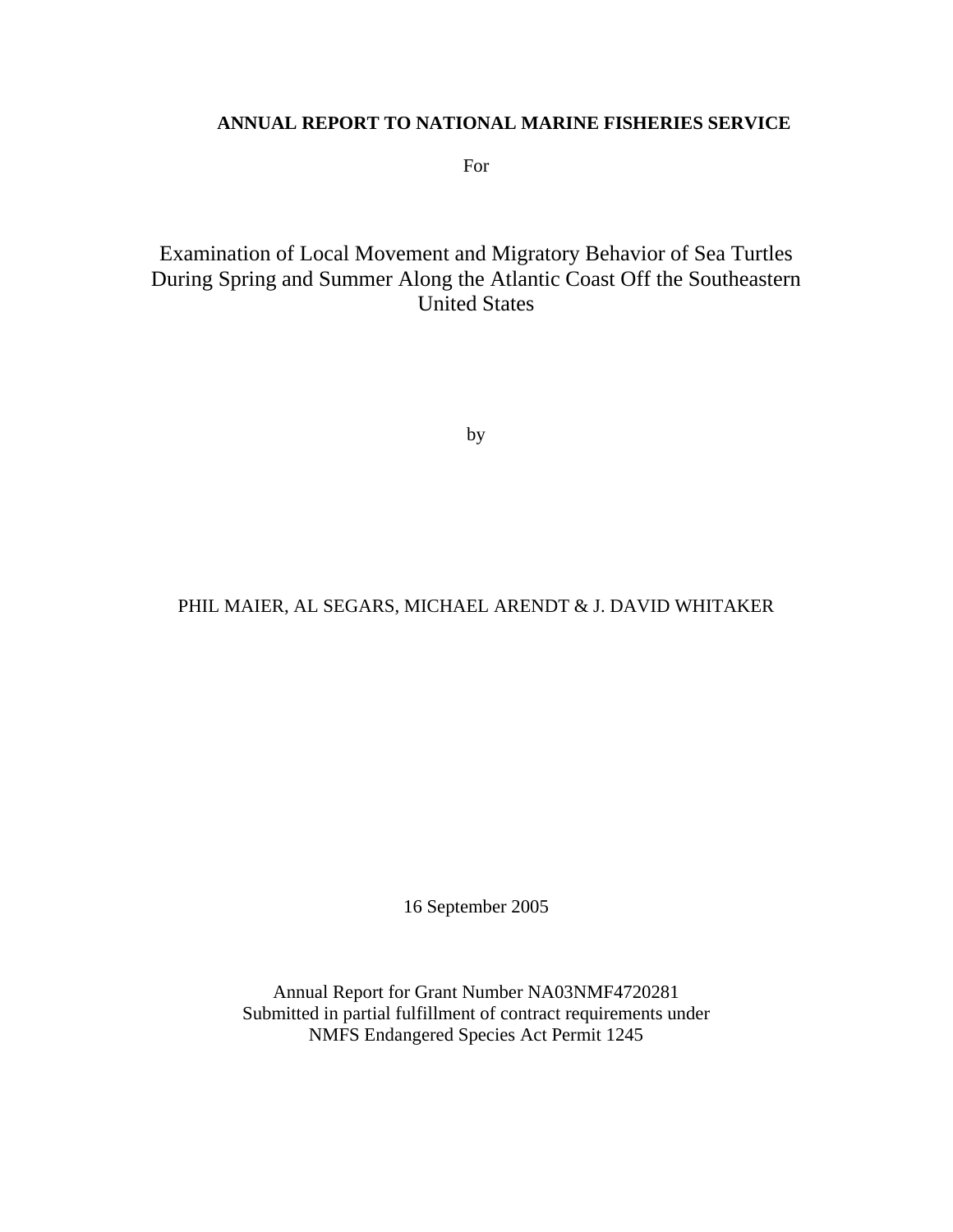# **TABLE OF CONTENTS**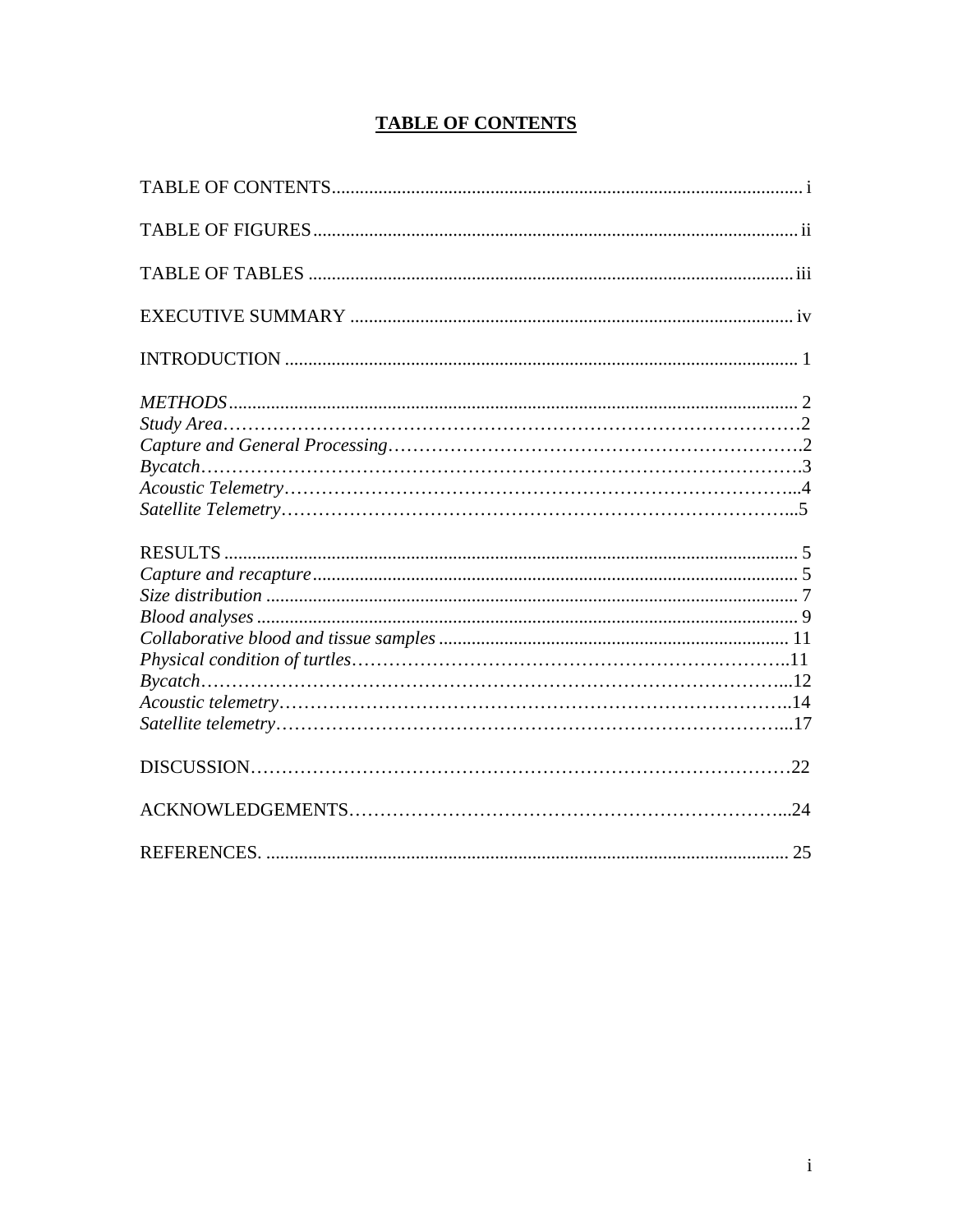# **LIST OF FIGURES**

| <b>Figure 1.</b> Index trawling blocks (from VanDolah and Maier, 1993) in the Charleston Harbor                                                                                                                                                                                                                                                                                                                                                                       |
|-----------------------------------------------------------------------------------------------------------------------------------------------------------------------------------------------------------------------------------------------------------------------------------------------------------------------------------------------------------------------------------------------------------------------------------------------------------------------|
| Figure 2. Seasonal variability in loggerhead catch-per-unit-effort (CPUE), 2004                                                                                                                                                                                                                                                                                                                                                                                       |
| <b>Figure 3.</b> Spatial variability in loggerhead catches with respect to sampling block7                                                                                                                                                                                                                                                                                                                                                                            |
| <b>Figure 4.</b> Pre-existing injury for turtle CC0318 which precluded length measurements8                                                                                                                                                                                                                                                                                                                                                                           |
| Figure 5. Size distribution and descriptive statistics for juvenile loggerheads collected in the                                                                                                                                                                                                                                                                                                                                                                      |
|                                                                                                                                                                                                                                                                                                                                                                                                                                                                       |
| Figure 7. Frequency distribution for total protein values, 2000-2003 vs. 20049                                                                                                                                                                                                                                                                                                                                                                                        |
| Figure 8. Frequency distribution for blood glucose values, 2000-2003 vs. 200410                                                                                                                                                                                                                                                                                                                                                                                       |
| <b>Figure 9.</b> Relative abundance of bycatch (by groupings) collected in 200412                                                                                                                                                                                                                                                                                                                                                                                     |
| Figure 10. Seasonal declines in blue crabs, horseshoe crabs, and turtles, 200413                                                                                                                                                                                                                                                                                                                                                                                      |
| Figure 11. Geographic position data obtained for acoustically-tagged loggerheads during                                                                                                                                                                                                                                                                                                                                                                               |
| <b>Figure 12.</b> Monthly distribution of "good" location classes, June 2004 – July 200518                                                                                                                                                                                                                                                                                                                                                                            |
| Figure 13. Seasonal distributional patterns satellite tagged loggerheads ID49120 (A),<br>ID49121 (B) and ID49122 (C), June 2004 to July 2005. All three of these loggerheads left<br>and returned to coastal waters of Charleston, SC, within a week of each other. One of these<br>three turtles (ID49122) was recaptured in the entrance channel in May 200519                                                                                                      |
| <b>Figure 14.</b> Seasonal distributional patterns for satellite tagged loggerhead, ID49123. From<br>June through October 2004 (A), this turtle remained highly resident 50 km offshore of Edisto<br>Island, SC, before ultimately over-wintering in the Gulf Stream (B)19                                                                                                                                                                                            |
| Figure 15. Seasonal distributional patterns for satellite tagged loggerhead, ID49124. From<br>August through mid-October (A), this turtle traveled in a southwesterly direction towards<br>northern GA. From mid-October to mid-November (B), this turtle briefly resumed a<br>northeasterly course towards Charleston before returning to offshore northern GA waters.<br>This turtle over-wintered on the middle continental shelf off of GA and northern FL waters |
| Figure 16. Seasonal water temperatures experienced by satellite-tagged loggerheads21                                                                                                                                                                                                                                                                                                                                                                                  |
| <b>Figure 17.</b> Seasonal submergence patterns by satellite-tagged loggerheads21                                                                                                                                                                                                                                                                                                                                                                                     |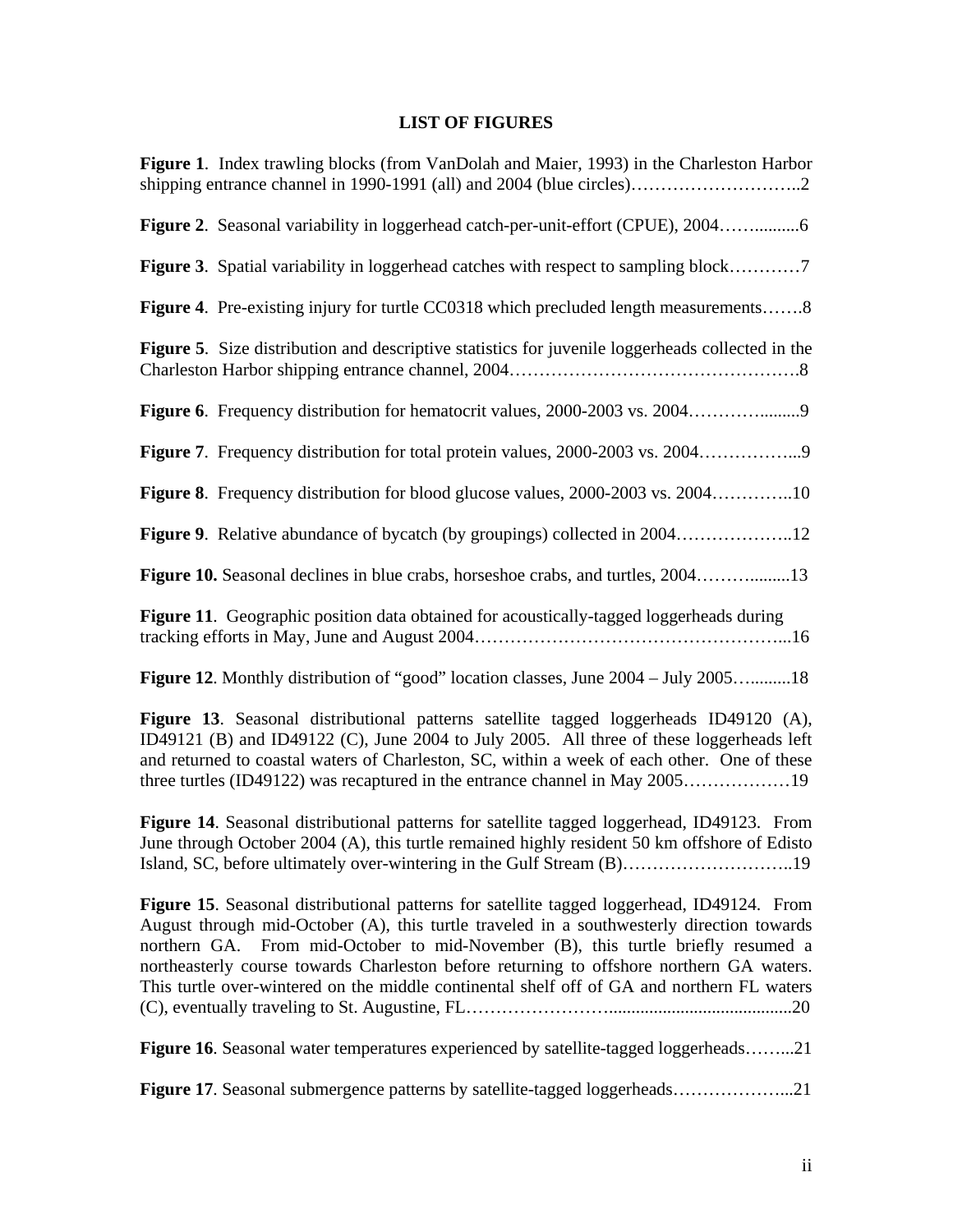## **LIST OF TABLES**

**Table 1**. Descriptive statistics for loggerhead catches with respect to trawl station……..6

**Table 2**. Clinical blood values for 'normal' 2000-2003 vs. 2004 loggerheads…………11

**Table 3**. Frequency and abundance of blue and horseshoe crabs for the 2000-2003 regional survey vs. the 2004 Charleston harbor entrance channel survey……………….13

**Table 4**. Descriptive summary of acoustic tracking efforts (hours of data collected per day) for loggerheads in Charleston Harbor shipping entrance channel, during 21 d of sampling in spring/summer 2004. Zero hours (0.00) indicates a single location ("fix") collected. Single-asterisk (\*) indicates turtles not relocated during search of channel. Double-asterisk (\*\*) indicates incomplete channel search performed. Gray-shaded boxes denote days prior to turtle being acoustically-tagged and released……………………...15

**Table 5**. Size and days at large for satellite tagged loggerheads released in 2004………17

**Table 6**. Summary of location class distribution for loggerhead detection events……...17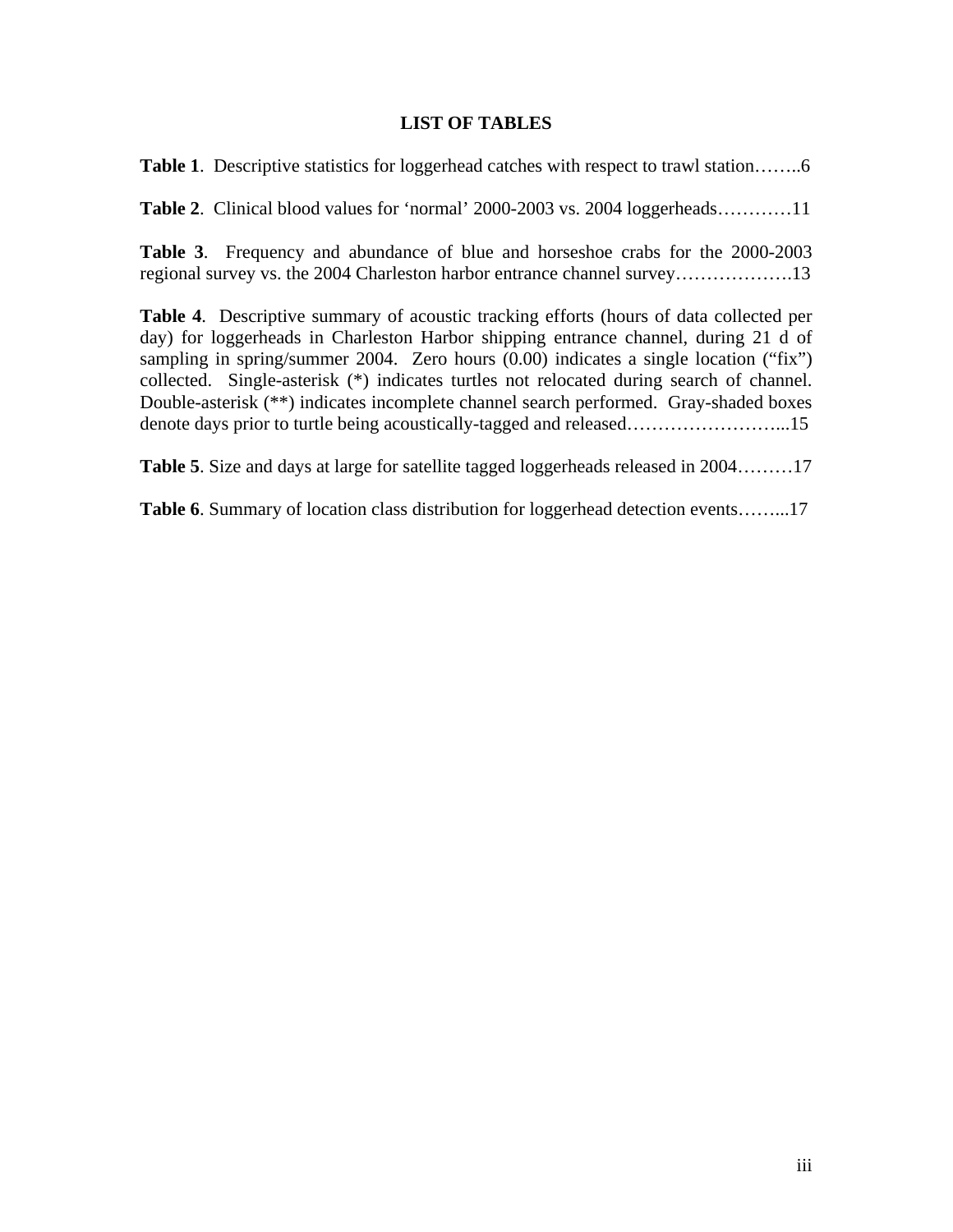#### **Executive Summary**

Following a four-year (2000-2003) survey to collect sea turtles in coastal waters during the summer months in order to establish baseline procedures for developing a long-term index of relative abundance, the in-water sea turtle trawl project shifted it's focus in summer 2004 to collection efforts in the shipping entrance channel of Charleston, SC. This shift in focus was designed to increase trawling repetition at a small area, increasing the probability of tagging saturation, and subsequently examination of the effects of increased trawling on recapture rates. Consolidation of trawling to a single location, with historical turtle abundance, also facilitated a unique opportunity to study the seasonal distributional patterns of juvenile loggerheads occupying this location, as well as to compare abundance data in 2004 with data collected in 1990-1993.

Overall catch per unit effort (turtles per station) was 0.75, representing an increase of 150% with respect to catch rates in adjacent coastal waters near Charleston, SC, during the 2000-2003 survey (and in which trawl tows were twice as long). A strong seasonal component in catch rates was observed, with greatest abundance observed in May and declining steadily in June and August. Abundance of two known prey items, blue crabs and horseshoe crabs, also exhibited the same seasonal decline in abundance.

Recapture rates were slightly higher during the 2004 trawling survey of the entrance channel than with respect to overall recapture rates during the 2000-2003 regional survey. Loggerheads tagged as much as four years earlier in the general vicinity were recaptured, suggesting that this area has annual significance to seasonal loggerhead distributional patterns. The recapture of three additional loggerheads within the same two-week trawling block and in subsequent two-week trawling blocks suggests that the entrance channel has significance to the life cycle of loggerheads throughout the summer season.

Although the entrance channel is a focal point for turtle abundance, loggerheads do not spend all of their time in the channel. Satellite-tagged loggerheads immediately departed the entrance channel after tag and release, and resided primarily on the shoals and patchy live bottom reef areas within 10-50 km of the coast. During summer and fall, several of these turtles briefly re-visited the entrance channel on one to several occasions before departing for their respective over-wintering locations.

Over-wintering data were collected for 5 of 6 satellite-tagged loggerheads, with four of these loggerheads over-wintering on the middle to outer continental shelf off of SC, GA, and northern FL. All three loggerheads that over-wintered in southern SC and northern GA waters departed and returned to the coastal waters near Charleston, SC, within a week of each other. A fifth satellite-tagged loggerhead over-wintered in the Gulf Stream.

Continued data collection efforts in the Charleston harbor shipping entrance channel in 2005 and 2006 will allow project personnel to determine if (1) high and seasonal abundances and (2) seasonal distributional patterns observed in 2004 represent typical conditions or anomalous conditions due to environmental or other large-scale processes.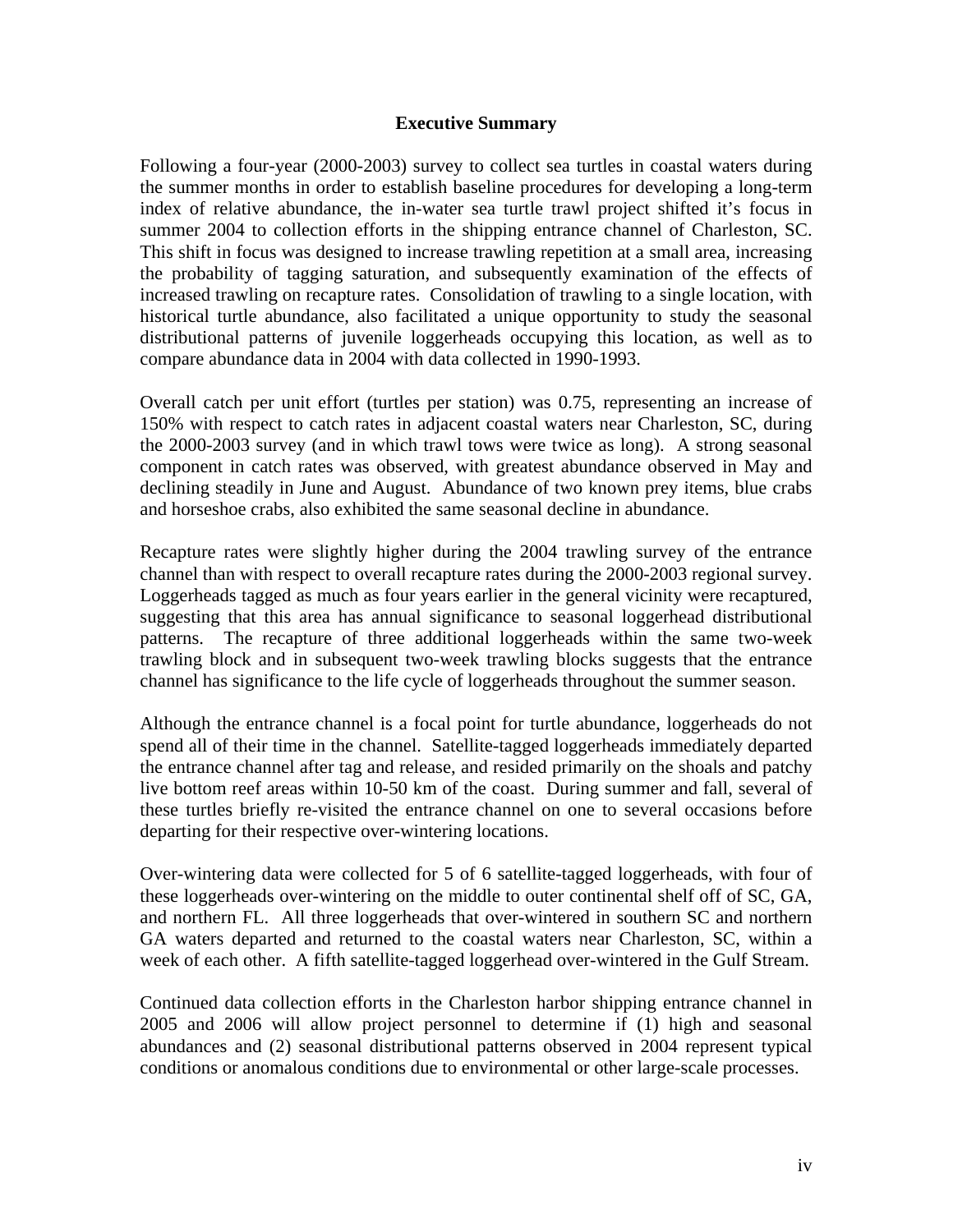### **Introduction**

Loggerhead sea turtles (*Caretta caretta*) inhabiting coastal waters along the southeastern United States represent the progeny of multiple rookeries (Bowen et al. 1993; Sears et al. 1995; TEWG 2000, Maier et al. 2004). Tagging studies of nesting female loggerheads suggest that most return to the same beaches in successive breeding seasons (Bjorndal et al. 1983) and it is widely accepted that most females return to their natal regions to nest. Although considerable effort has been expended to study adult females on nesting beaches, much less is known about the distributional patterns of juveniles and adult males in coastal water bodies.

Prior to May 2000, in-water studies targeting sea turtles were primarily conducted at shipping entrance channels (Kemmerer et al. 1983; Standora et al. 1993a,b; Dickerson et al. 1995; Keinath et al. 1995) or at opportunistic inshore collection locations such as pound nets (Byles 1988; Epperly et al. 1995; Morreale and Standora 1993). The need to conduct, "…long-term, in-water indices of loggerhead abundance in coastal waters" (TEWG 1998) led to the development of a regional in-water survey of loggerheads during summers 2000-2003 (Maier et al. 2004). Coastal waters 1-15 km offshore between Winyah Bay, SC, to St. Augustine, FL, were thoroughly sampled in a nearly simultaneous manner using three research vessels. High catch rates were reported (Maier et al. 2004); however, very low recapture rates (<2%) were also reported, the cause of which was not readily evident.

Beginning in May 2004, in an effort to better understand the seasonal distributional patterns of juvenile loggerheads collected in coastal waters sampled during the 2000- 2003 regional survey, the focus of the in-water survey was modified to intensively target one small trawling area to: (1) examine the effect of intensive trawling on recapture rates and (2) quickly obtain an adequate sample size of turtles to outfit with satellite transmitters. At the time that this research was initiated, satellite telemetry had only been attempted with four juvenile loggerheads in coastal waters south of Cape Hatteras (NMFS; USACOE; Whalenet); thus, detailed information on seasonal habitat utilization patterns of juveniles was virtually non-existent for this region.

In order to facilitate historical comparisons of catch-per-unit effort (VanDolah and Maier 1993; Dickerson et al. 1995), the shipping entrance channel of Charleston harbor was selected for this trawl survey. Logistical considerations, including close proximity to a turtle rehabilitation facility at the SC Aquarium in Charleston, also contributed to the decision to restrict trawling to the single location.

This annual report highlights the major findings for research activities primarily carried out during CY2004. More detailed analyses will be included in the 2004-2006 Final Report and manuscripts which will be submitted for peer-review in early 2007.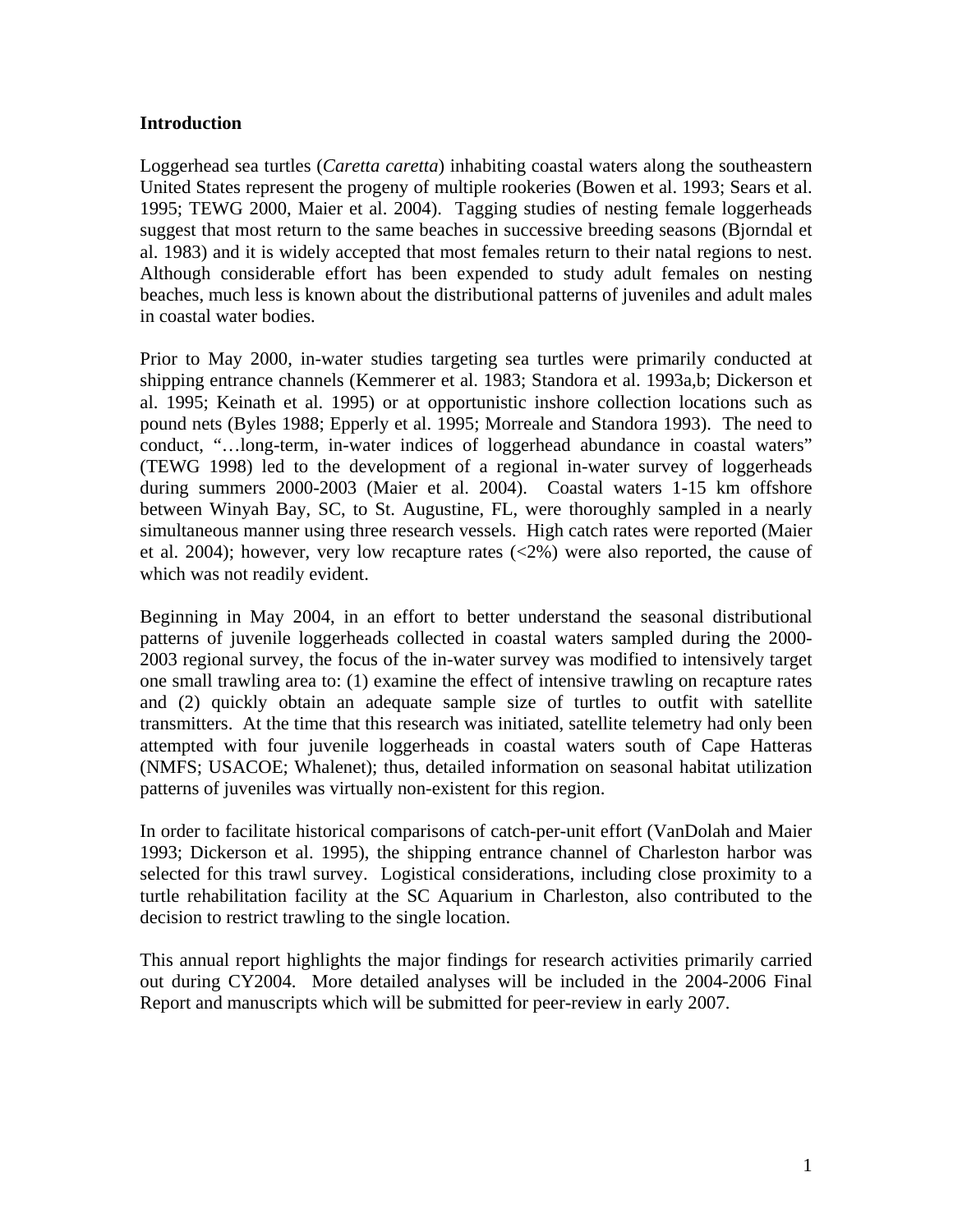# **Methods**

## *Study Area*

Trawling was conducted from the jetty ends out to 9km offshore in the Charleston, SC, shipping entrance channel (32°42'N, -79°48'W; Figure 1) for two weeks in May, June and August 2004. Trawling was initially conducted at all 12 index stations first utilized in 1990-1991 (VanDolah and Maier 1993); however, due to gear loss, five stations (E1- E3; B2, D2) were subsequently dropped and two others (D1 and D3) were shortened. Trawl stations were approximately 1.5 km in length and took 10-15 minutes to tow.



**Figure 1**. Index trawling blocks (from VanDolah and Maier, 1993) in the Charleston Harbor shipping entrance channel in 1990-1991 (all) and 2004 (blue circles).

# *Capture and General Processing*

Sampling was conducted aboard double-rigged shrimp trawlers (R/V *Georgia Bulldog* in May 2004; R/V *Lady Lisa* in June and August 2004) measuring about 70 feet in length, towing at speeds of 2.5-3.0 kts. Both vessels used standardized NMFS nets routinely used in turtle surveys associated with channel dredging operations: paired 60-foot (head-rope), 4-seam, 4-legged, 2-bridal; net body is of 4" bar and 8" stretch mesh; Top's sides of #36 twisted with the bottom of #84 braided nylon line; 60' corkline to cod end; cod end consists of 2" bar and 4" stretch mesh.

Nets were towed for 10-15 minutes (doors set on bottom to start of haul back), roughly one third of the 45 minutes allowed by NMFS Permit 1245. Nets were brought on-board using winches and turtles immediately removed from nets and visually/electronically scanned for existing tags. If not previously tagged in this study, a sequential project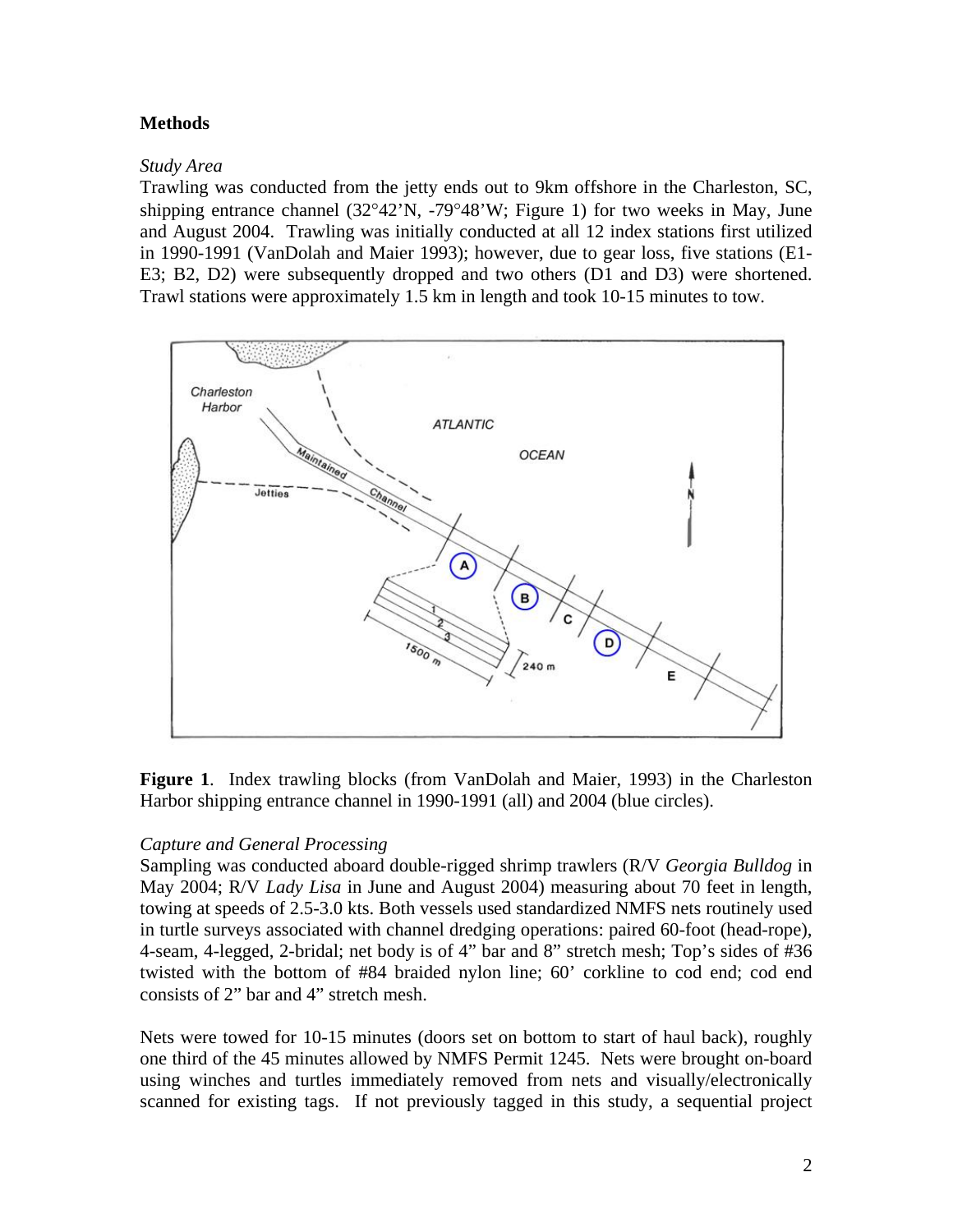identification number was assigned to each turtle, after which each turtle received a qualitative physical exam to document general body condition as well as acute or chronic wounds or other possible life-threatening situations.

Blood samples were collected for all sea turtles >5kg body weight with a 21ga, 1.5 in. needle from the dorsal cervical sinus of loggerhead turtles only as described by Owens and Ruiz (1980). Blood samples consisted of a maximum of 45 ml total volume and did not exceed the total recommended volume (10% of total blood volume) based upon total weight as described by Jacobson (1998), who estimated that total blood volume in reptiles was 5 to 8% of total body weight. Blood samples were used as follows:

- genetic stock identification 5 ml (University of South Carolina)
- sex determination 5 ml (University of Charleston)
- CBC/Blood chemistry -- 5 ml (Antech Diagnostics)
- Toxicological screening and immunological bioassay 30ml (National Institute of Standards and Technology; Medical University of SC)

A suite of morphometric measurements were collected for all sea turtle species. Six straight-line measurements (cm) were made using tree calipers: minimum (CLmin) and notch-tip (CLnt) carapace length; carapace width (CW); head width (HW); and body depth (BD). Curved measurements of CLmin, CLnt and CW were recorded using a nylon tape measure. Additional curved measurements included plastron width (PW), and two tail length measurements (tip of plastron to tip of tail (PT) and tip of cloaca to tip of tail (CT)). All measurements represented standard measurements accepted by sea turtle researchers globally (Bolten, 1999). Body weight (kg) was measured using spring scales; turtles were placed in a nylon mesh harness and carefully raised off of the deck.

All sea turtles >5kg received two Inconel flipper tags and one Passive Integrated Transponder (PIT) tag (Biomark, Inc.). Triple tagging minimized the probability of complete tag loss. Inconel flipper tags will be provided by the Cooperate Marine Turtle Tagging Program (CMTTP). Per instructions provided by the CMTTP, tags were cleaned to remove oil and residue prior to application. Inconel tag insertion sites, located between the first and second scales on the trailing edge of the front flippers, were swabbed with betadine prior to tag application. PIT tag insertion points, located in the right front shoulder near the base of the flipper, were swabbed with betadine prior to intramuscular injection of the sterile-packed PIT tag.

Prior to releasing turtles, a digital photograph of each turtle in a standard 'pose' (dorsal surface exposed, taken looking from anterior to posterior) was recorded. Additional photographs of unusual markings or injuries were also recorded.

# *Bycatch*

Bycatch species were identified to the lowest possible taxon and a count or estimate of abundance noted. Sex and appropriate length (cm) measurements for included for all elasmobranches, as well as finfish and invertebrate species of interest. Particular emphasis was placed on bycatch species that represented potential sea turtle prey items, such as blue crabs (*Callinectes sapidus*) and horseshoe crabs (*Limulus polyphemus*).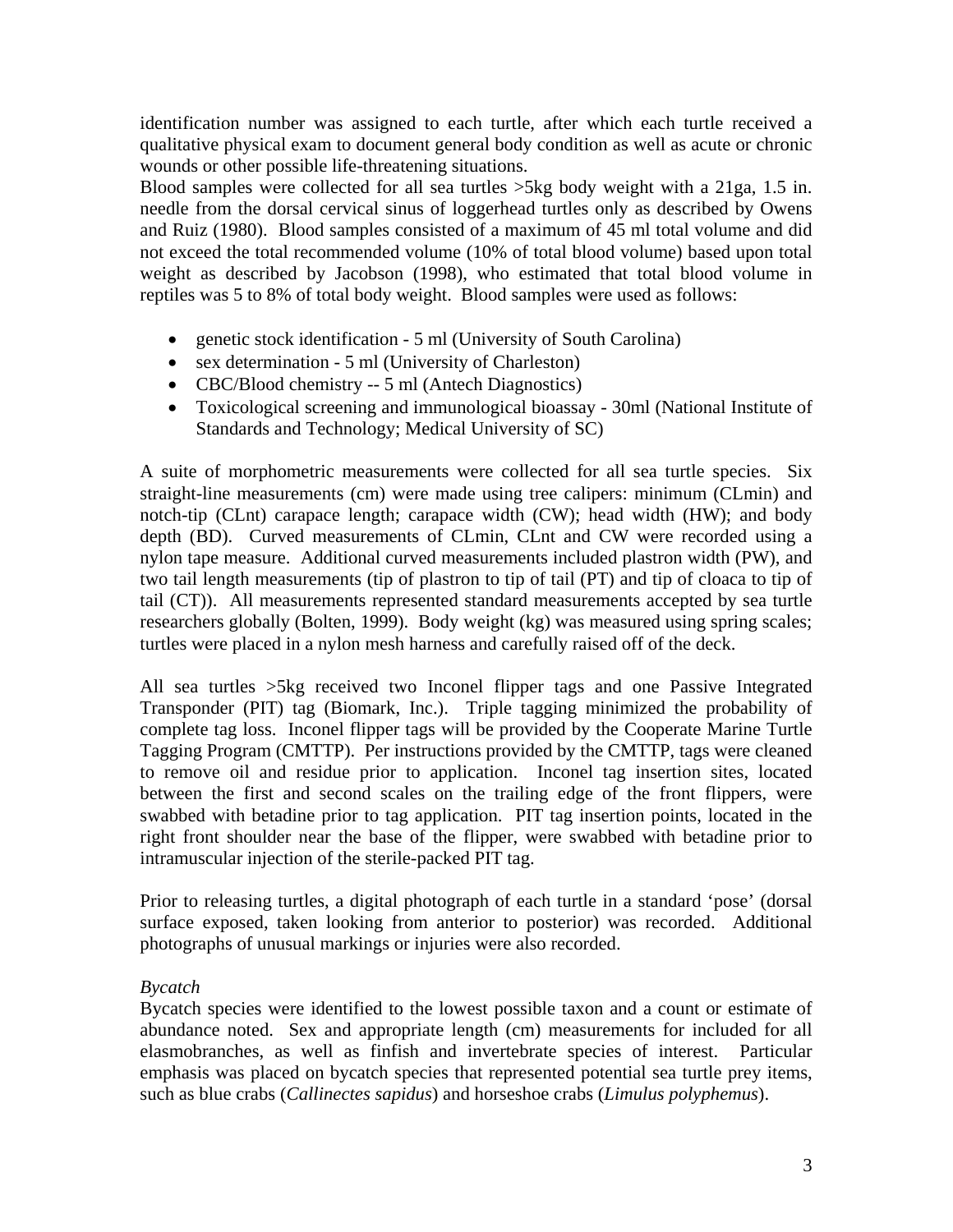#### *Acoustic telemetry*

High frequency (66.0-72.0 kHz) coded acoustic transmitters (V16-5H-F256; Vemco, Ltd.), with  $6-12$  s repetition intervals (battery life = 99-156 d), were attached to the right M11 and M12 scutes of juvenile loggerhead sea turtles, a standard location for acoustic telemetry studies on hard shelled sea turtles (Addison et al. 2002; Gitschlag 1996; Yano and Tanaka 1991; Mendonca 1983; Murphy and Hopkins 1981). Transmitters were placed on the carapace following the natural curve of the shell and with the transducer end of the transmitter facing slightly aft to faciliate optimal signal reception capability if the animal was swimming away from a tracking vessel.

Prior to attachment, the desired attachment area was thoroughly scrubbed with a plastic wire scrub brush and washed with betadine (Addison et al. 2002). A topical anesthetic (lidocaine) was then used (Standora et al. 1984) to numb the scute surface five minutes prior to drilling two small (0.5 cm) holes through the scute using a betadine scrubbed drill bit (Avens et al. 2002). Small (3 cm) pieces of surgical tubing wiped with Neosporin were placed into these holes to prevent infection and accelerate an adjuvant response (Addison et al. 2002). Two plastic cable ties (Addison et al. 2002; Mendonca 1983) were passed through the surgical tubing (which also helped reduce cable tie chaffing of the carapace). Epoxy resin was applied to the side of the cylindrical transmitter that was in contact with the carapace, and the transmitter glued to the carapace. After the transmitter momentarily set, the cable ties were "cinched down" on the transmitter so that it was completely immobile. Extra cable tie length was trimmed and coated with epoxy to remove any sharp edges. A small amount of epoxy was also be used to build a tear drop shaped, hydrodynamically-efficient fairing in front of transmitter to reduce drag and limit the effects of the transmitter on the turtle's energetics (Watson and Granger 1998).

Acoustically-tagged loggerheads were released < 3km from where captured approximately an hour earlier (and were kept shaded and watered down during the holding process). Turtles were immediately tracked upon release by a small boat shadowing the trawling vessel and equipped with a surface receiver (VR60; Vemco, Ltd.) and a directional hydrophone (V10; Vemco, Ltd.). The position of the tracking vessel was manually recorded every 15 min, which was assumed to represent the position of the turtle, as no directionality in acoustic signal was recorded at a Gain setting of 36 dB. Bottom and sea surface temperature and salinity were recorded hourly (or more or less frequently depending on movement of tracked turtle) using a handheld YSI-6000.

Attempts to re-locate acoustically-tagged turtles in the shipping channel were conducted by stopping every 0.4 km and slowly rotating the directional hydrophone (2 min) 360° on each of three frequencies. Channel searches routinely began at the end of the jetties (start of "A" sampling block) and ended at navigational buoys 11 & 12 (end of "E" sampling block); however, additional searches outside of this area were haphazardly conducted. Permission was obtained (i.e., U.S. Coast Guard) to deploy automated acoustic receivers (VR2; Vemco, Ltd.) on navigational buoys to continuously monitor the channel for the presence of acoustically-tagged turtles. Unfortunately, buoys were too far apart to provide sufficient monitoring coverage of the entrance channel, and intensive trawling precluded alternative placement of VR2 receivers; thus, this approach was not attempted.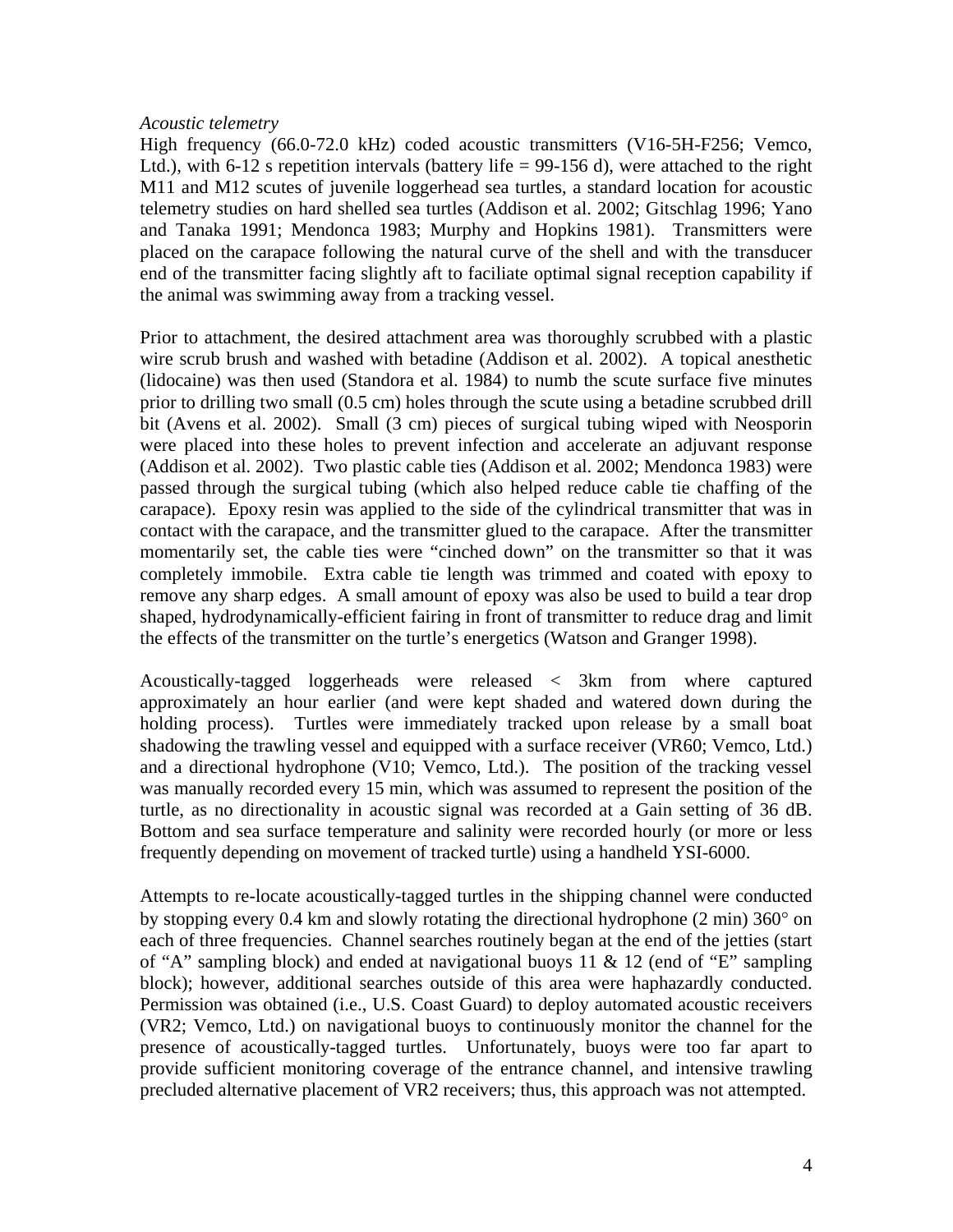#### *Satellite telemetry*

ST-20 (Telonics, Inc) satellite transmitters were attached to directly to the second vertebral scute on the turtle carapace using epoxy (Papi et al., 1997; Polovina et al., 2000; Griffin, 2002). Prior to attachment, barnacles and other organisms were removed with a paint scraper, the carapace sanded, washed with betadine and dried with acetone. A roll of 1.0 cm diameter Sonic Weld was placed around the bottom edge of the transmitter to form a well, followed by application of "Fast Foil" epoxy to the entire bottom surface of the transmitter within the well using a glue gun. Turtles were released approximately two hours after initial collection in close proximity (<3 km) to where originally collected.

Satellite telemetry data consisted of (1) geographic position at each surfacing; (2) water temperature at each surfacing; and (3) four descriptive dive cycle metrics for each of four, six-hour collection periods per day: time (s) of last dive; number of dives per collection period; mean dive duration (s) per collection period; and percent of time submerged per collection period. Satellite telemetry data were automatically processed, distributed and received by the Argos system. Daily data e-mails were sent to project personnel; however, data were primarily managed using "STAT" (Satellite Tracking and Analysis Tool, Coyne 2004). Data were downloaded from "STAT" monthly to a relational database (MS Access) on a local area network for analyses.

#### **Results**

## *Capture and Recapture*

One hundred twenty-two loggerhead sea turtles were collected in 162 trawling events  $(CPUE = 0.74$  loggerheads per trawling event). Catch rates declined steadily (Figure 2) between May (50 loggerheads in 48 events; CPUE =  $1.04$ ), June (56 loggerheads in 71 events; CPUE = 0.79), and August (15 loggerheads in 43 events; CPUE = 0.35). Mean water temperature in May  $(24.4^{\circ}C)$  was substantially lower than in June  $(26.9^{\circ}C)$  or August (26.6°C), when water temperatures were similar (Figure 2).

Loggerhead turtle catches were highly variable among sampling stations (Table 1). Fiftyfive percent of loggerheads were collected at a single station (D3) and 64% of all loggerheads were collected in the "D" block. Catch rates (turtles per trawling event) were noticeably greater on the southern (green navigational buoys) side of the harbor entrance channel (#3 stations) for the "B" and "D" sampling blocks.

Overall loggerhead turtle catch rates were also highly variable within sampling stations (Figure 3). Eighty-eight percent of trawling efforts in "A" block stations resulted in no loggerhead captures, whereas only 46% of trawling efforts in "D" block stations resulted in no loggerhead captures. Twenty-one percent of trawling efforts in "D" block stations resulted in three or more loggerheads captured, compared to only 6% of "B" block stations in which a maximum of three loggerheads were captured.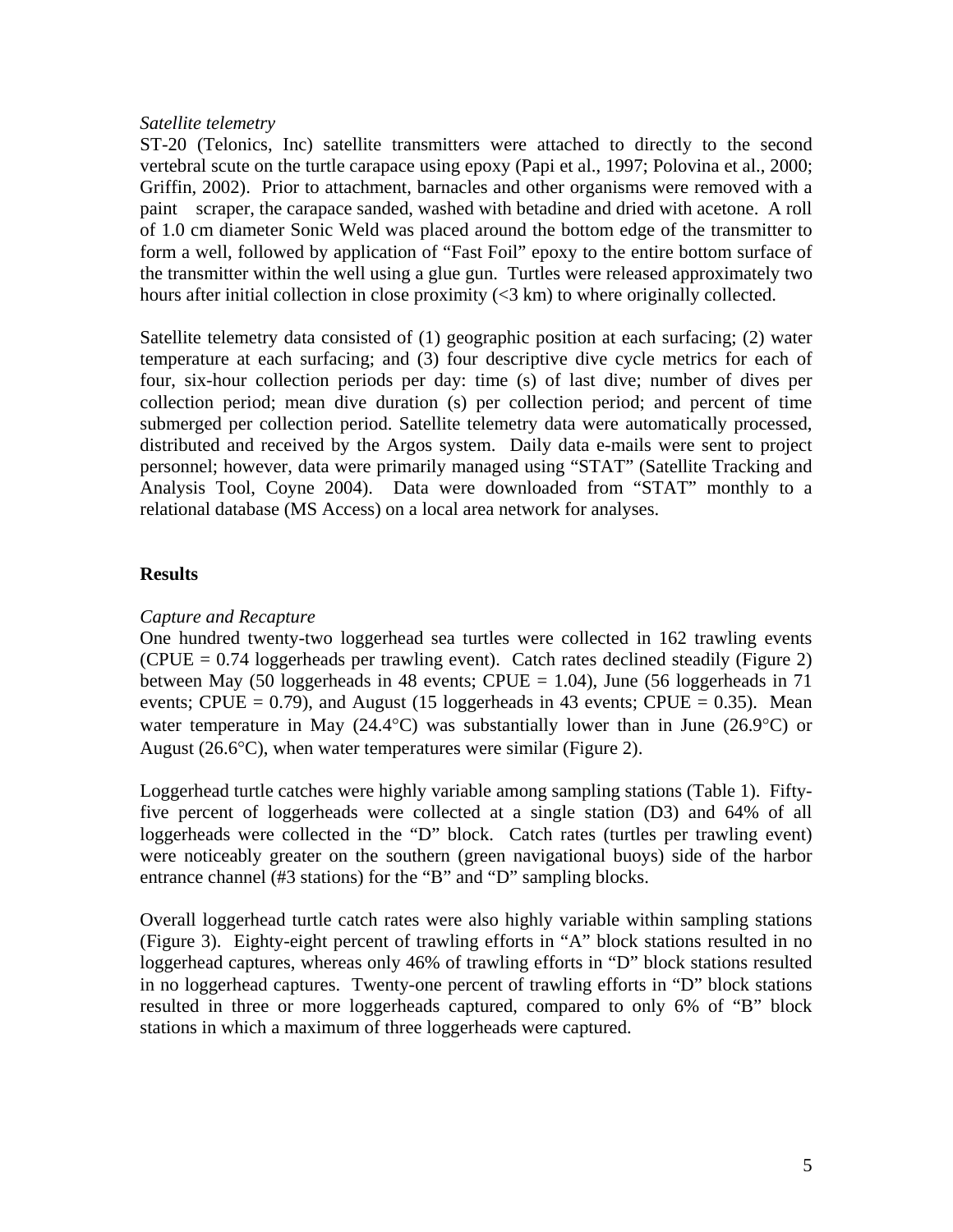

**Figure 2**. Seasonal variability in loggerhead catch-per-unit-effort (CPUE), 2004.

|  |  | Table 1. Descriptive statistics for loggerhead catches with respect to trawl station. |  |
|--|--|---------------------------------------------------------------------------------------|--|
|  |  |                                                                                       |  |

|                |    | Station N loggerheads % Loggerhead catch | <b>N Trawling Events</b> | Loggerheads/Event |
|----------------|----|------------------------------------------|--------------------------|-------------------|
| A1             |    | n                                        | 21                       | 0.14              |
| A2             |    |                                          | 20                       | 0.05              |
| A3             |    | 3                                        | 19                       | 0.21              |
| B <sub>1</sub> | 11 | 9                                        | 23                       | 0.48              |
| <b>B2</b>      |    | 0                                        |                          | 0.00              |
| B <sub>3</sub> | 23 | 19                                       | 23                       | 1.00              |
| D1             | 12 | 10                                       | 22                       | 0.55              |
| D2             |    |                                          |                          | 0.00              |
| D <sub>3</sub> | 66 | 54                                       | 22                       | 3.00              |
| E <sub>1</sub> | 0  | 0                                        |                          | 0.00              |
| E <sub>2</sub> |    |                                          |                          | 0.50              |
| E <sub>3</sub> |    |                                          |                          | 0.50              |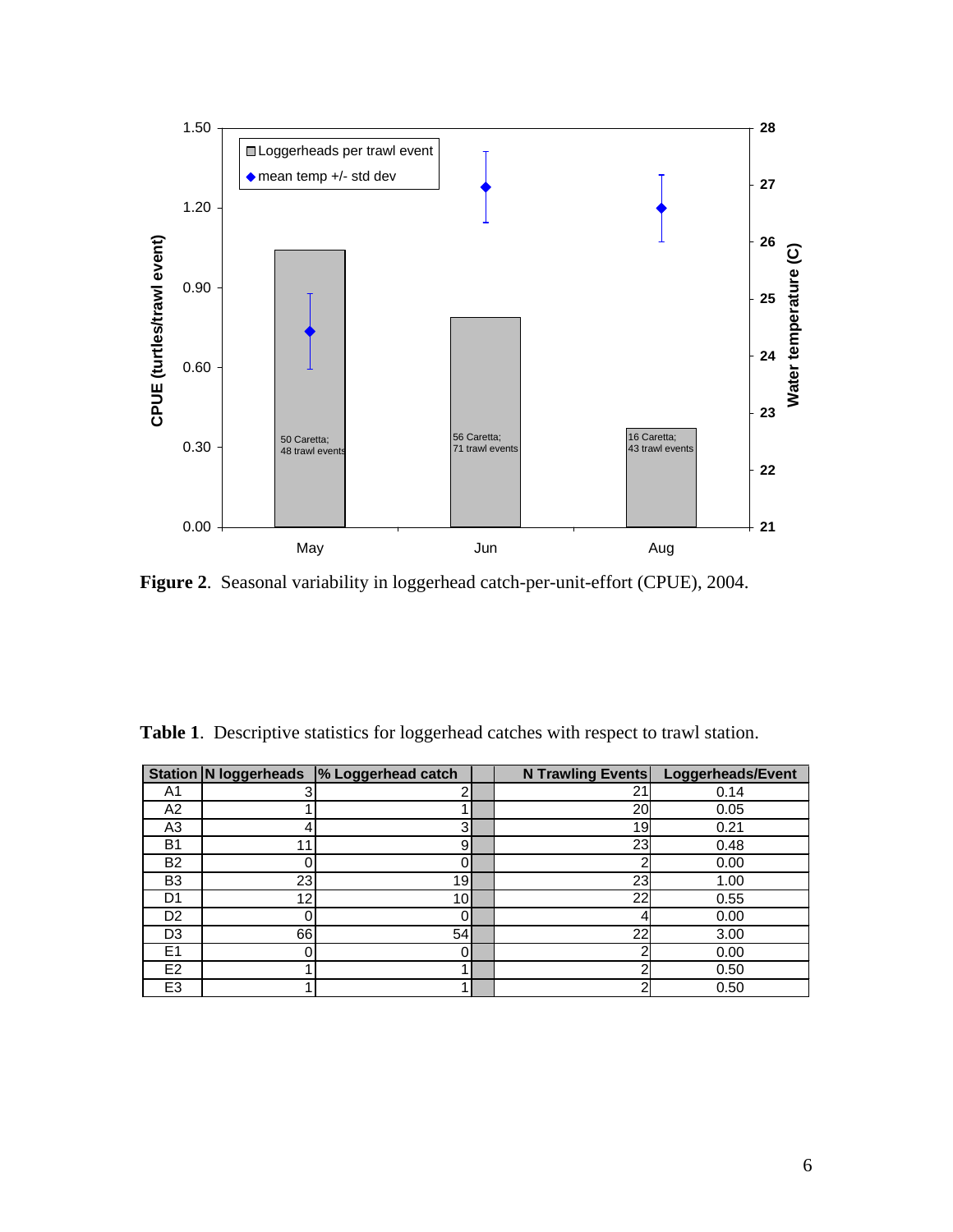

**Figure 3**. Spatial variability in loggerhead catches with respect to sampling block.

Four of 122 loggerheads (3.3%) collected in 2004 represented recapture events. Two loggerheads were recaptured in May. One of these turtles (CC0070) was recaptured within 5 km of where released (as part of the regional in-water sea turtle survey) in June 2001 (1,066 days at large). The second turtle (CC0267) was recaptured later in the same day during May sampling, in the same sampling block ("D"), but on the other side of the channel (from D1 to D3). Two turtles tagged during June sampling were recaptured again during June (CC0292, 2 days) and during August (CC0273, 78 days) at the same stations where they were originally collected, D3 and B3, respectively.

Three of 125 sea turtles (2.4%) collected during 2004 sampling were not loggerheads. One immature green sea turtle (*Chelonias mydas*) measuring 28.6 cm (SCLmin) was captured during June at station "B1". One immature Kemp's ridley sea turtle (*Lepidocheyls kempi*) measuring 29.6 cm (SCLmin) was also captured at station "B1" in August, while a larger Kemp's Ridley measuring 54.2 cm (SCLmin) was captured at station "A3" in June.

#### *Size Distribution*

Minimum straight-line carapace length (SCLmin, cm) was recorded for 119 of 122 loggerheads. Minimum carapace length but could not be determined for one loggerhead (CC0318) in June due to a pre-existing injury which removed ~5% of the posterior carapace (Figure 4). Two additional loggerheads (CC0243, CC0321) had no noticeable "notch"; thus, notch to carapace tip measurements were used as surrogates for SCLmin.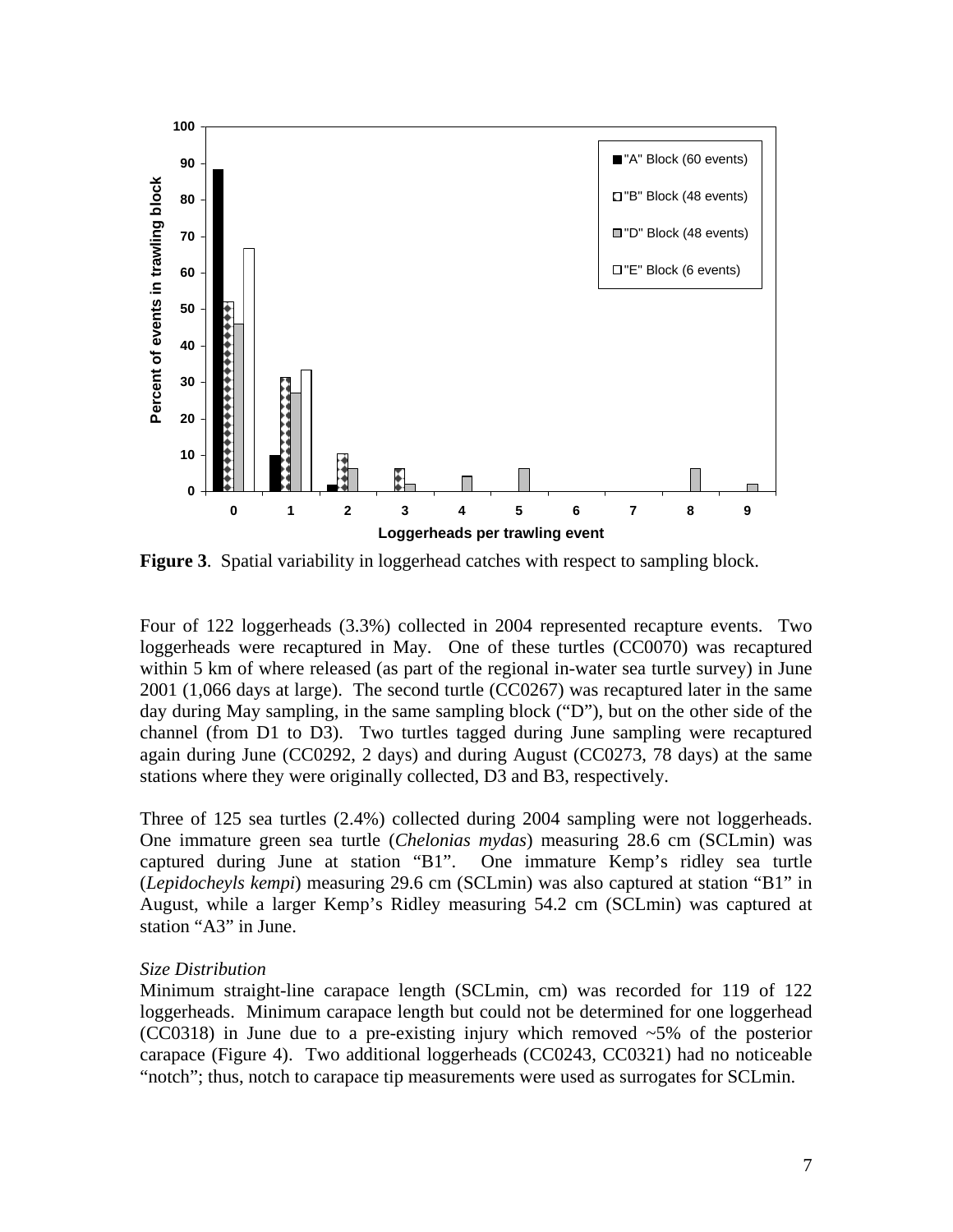

**Figure 4**. Pre-existing injury for turtle CC0318 which precluded length measurements.

Mean loggerhead size in August was smaller than in May or June due to the absence of loggerheads >80 cm SCLmin (Figure 5); however, sample size was only 16 turtles. Fifteen to nineteen percent of all loggerheads were  $< 60$  cm (Figure 5).



**Figure 5**. Size distribution and descriptive statistics for juvenile loggerheads collected in the Charleston Harbor shipping entrance channel, 2004.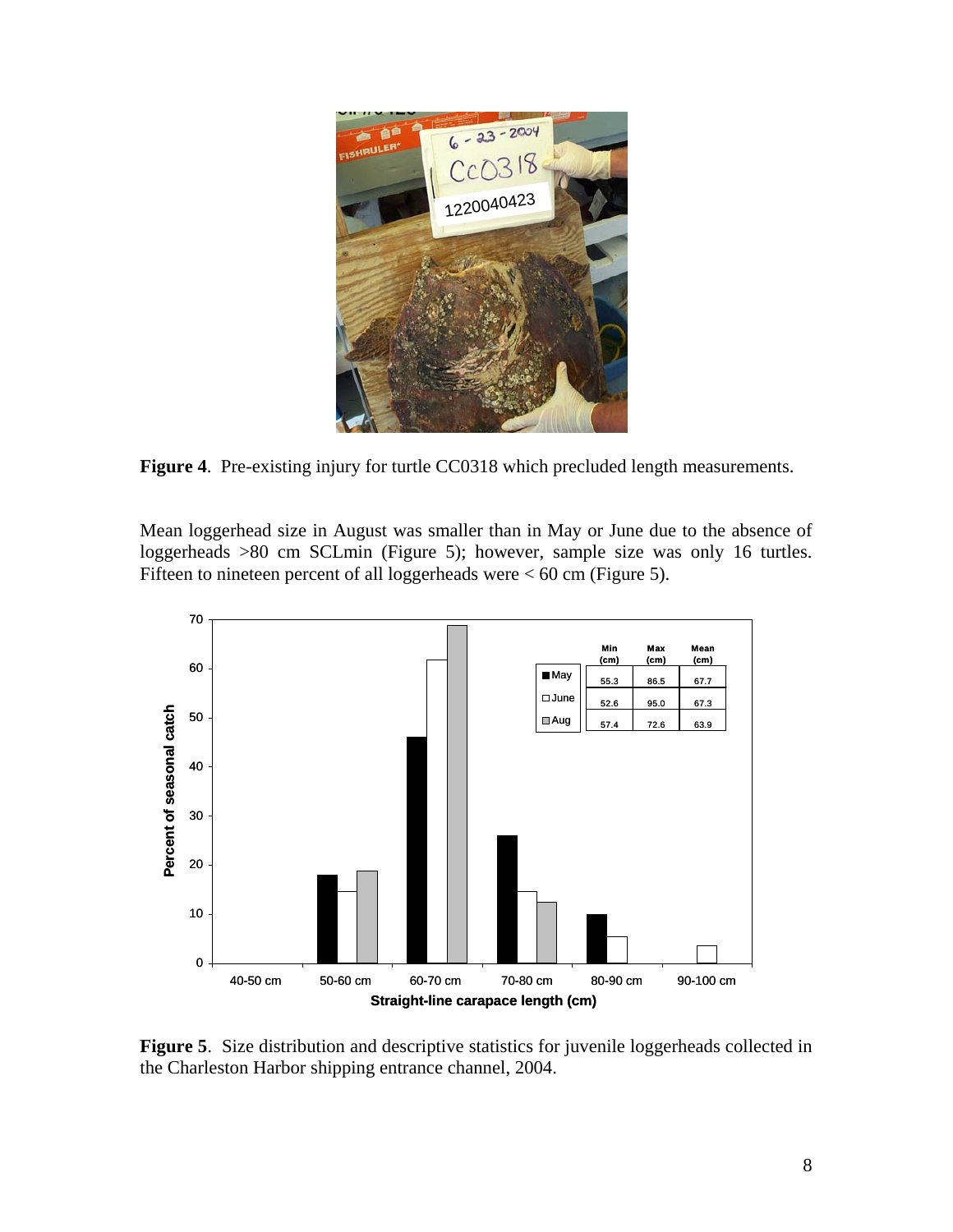#### *Blood Analyses*

Blood samples were collected for all Green  $(n=1)$  and Kemp's Ridley  $(n=2)$  sea turtles. Blood samples were collected for 120 of 122 loggerheads, including one same year recapture (CC0273; 78 days) and one long-term recapture (CC0070; 1,060 days). Blood samples were not collected for two short-term recapture events (CC0267; CC0292) because a nominal amount of time (0-2 days) had elapsed between release and recapture.

Blood parameters measured at sea (total protein, blood glucose and hematocrit) for loggerhead turtles were comparable to loggerhead values for the 2000-2003 regional survey (Figures 6-8). Hematocrit values were lower for loggerheads collected in 2004 than in 2000-2003 due to slightly greater incidence of values < 30% and zero occurrence of values > 50% (Figure 6). Conversely, total protein values were slightly greater for loggerheads collected in 2004 than in 2000-2003, with only 6% of total protein values in 2004 <5 (units) vs. 26% of total protein values <5 (units) in 2000-2003 (Figure 7). Blood glucose levels were similar for 2004 vs. 2000-2003 loggerheads (Figure 8).

Blood samples for 19 'healthy' (acoustic and satellite telemetry turtles) and two sick (CC0259, CC0306) loggerheads were sent to Antech Diagnostic Laboratories for Complete Blood Count and Chemistry analyses. Blood values for 2004 'healthy' turtles were comparable to 2000-2003 normals overall and in the general vicinity of Charleston; however, several notable departures from 2000-2003 means, primarily for complete blood count parameters, were observed in 2004 (highlighted, Table 2). Given that no reported 'healthy' turtle values in any year were >2 standard deviations from mean values, differences in 2004 mean values may have resulted from small sample sizes.



**Figure 6**. Frequency distribution for hematocrit values, 2000-2003 vs. 2004.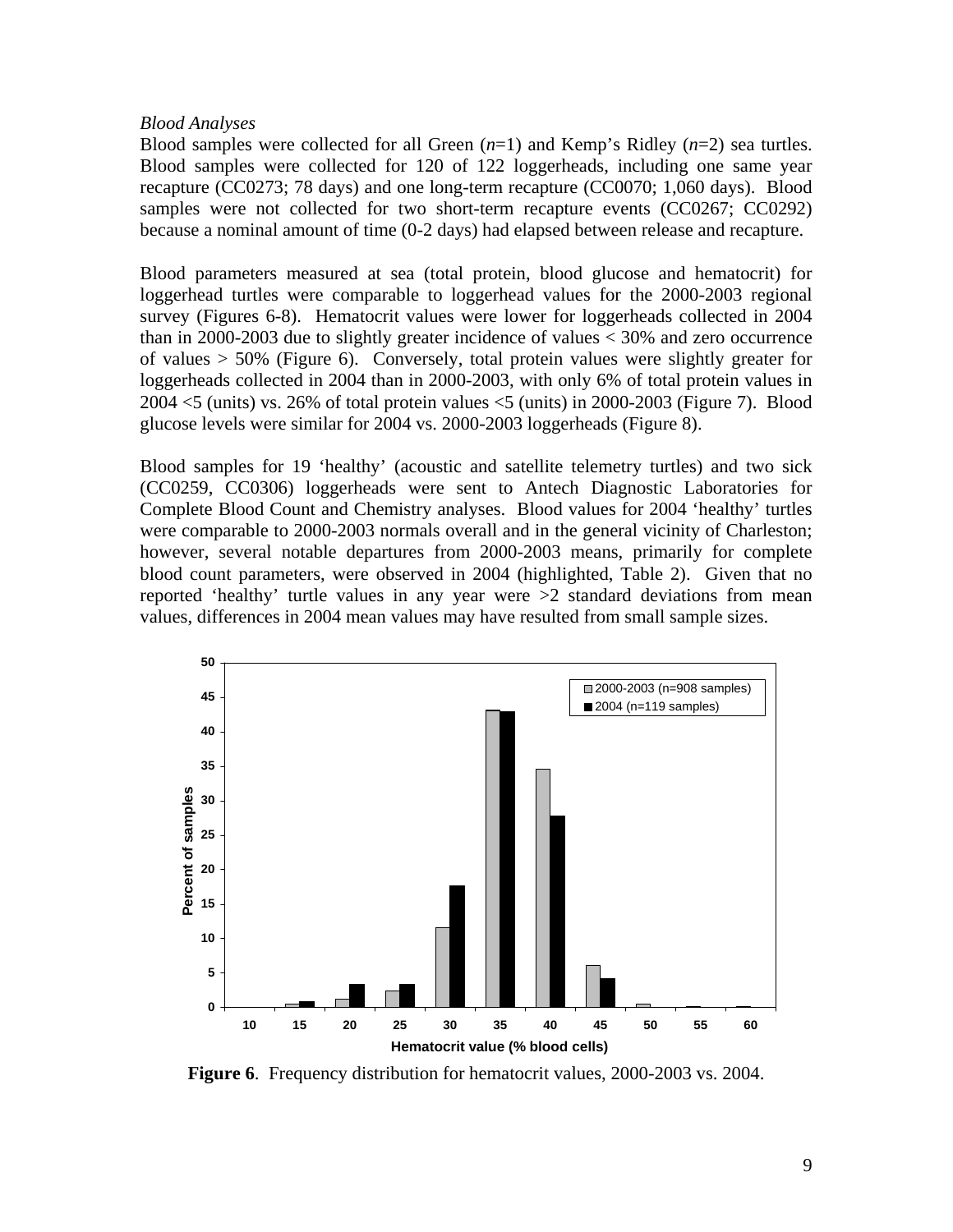

**Figure 7**. Frequency distribution for total protein values, 2000-2003 vs. 2004.



**Figure 8**. Frequency distribution for blood glucose values, 2000-2003 vs. 2004.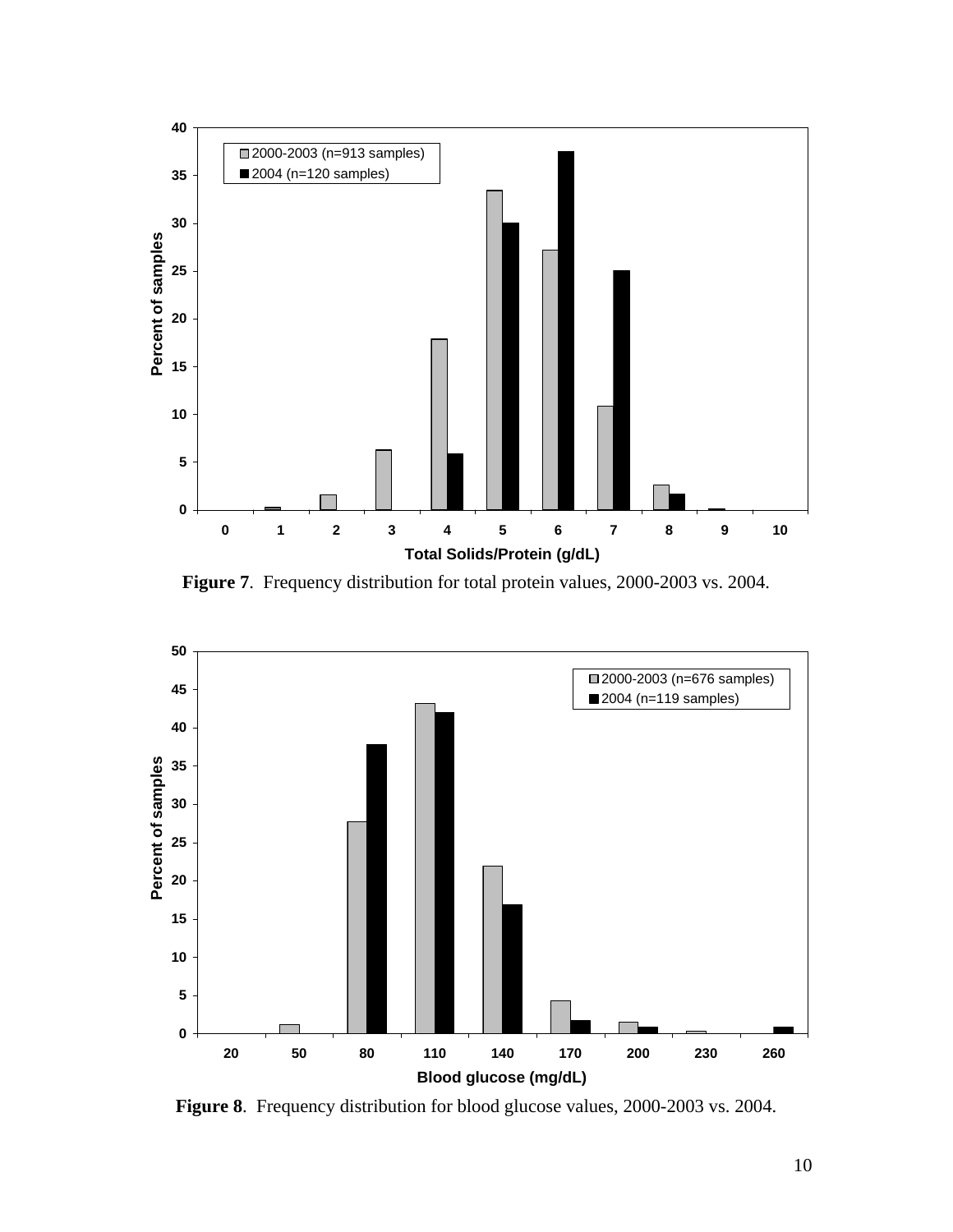|                        |      |                  |              |       | 2000-2003 All Boats |            |    | 2000-2003 Charleston Vicinity |     |      |                  |       |    |        |      |      | 2004 Charleston Channel |           |
|------------------------|------|------------------|--------------|-------|---------------------|------------|----|-------------------------------|-----|------|------------------|-------|----|--------|------|------|-------------------------|-----------|
| <b>Blood Chemistry</b> | N    | mean             | min          | max   | std                 | 2 std<br>> | N  | mean                          | min | max  | std              | 2 std |    | mean   | min  | max  | std                     | $> 2$ std |
| <b>Albu-AN</b>         | 147  |                  | 0.4          | 2.81  | 0.3 <sub>l</sub>    |            | 34 | $\cdot$ 2                     | 0.8 | 1.61 |                  |       | 19 | 1.01   | 0.7  | 1.3  | 0.1                     |           |
| <b>AST-AN</b>          | 147  | 209.9            | 72           | 564   | 81.2                |            | 34 | 216.4                         | 96  | 481  | 70.9             |       | 19 | 80.4   | 73   | 289  | 58.6                    |           |
| <b>UrNi-AN</b>         | 146  | 78.9             | 16           | 150   | 26.9                |            | 34 | 86.7                          | 36  | 150  | 24.7             |       | 19 | 63.3   | 38   | 95   | 16.6                    |           |
| Calc-AN                | 147  | 7.8              | 1.6          | 11.7  | ا5،                 |            | 34 | 8.6                           | 5.5 | 11.7 | 1.2              |       | 19 | 7.5    | 6.1  | 8.4  | 0.6                     |           |
| <b>Chlo-AN</b>         | 147  | 117.5            | 92           | 141   | 7.4                 |            | 34 | 116.7                         | 106 | 131  | 5.9              |       | 19 | 118.8  | 110  | 133  | 5.4                     |           |
| <b>CPK-AN</b>          | 147  | 1235.3           | 126          | 13830 | 1313.8              |            | 34 | 118.7                         | 390 | 3547 | 640.0            |       | 19 | 1319.6 | 286  | 4220 | 1123.6                  |           |
| Glob-AN                | 147  | 3.2 <sub>l</sub> | $.4^{\circ}$ | 5.1   | 0.9 <sub>l</sub>    |            | 34 | 3.5 <sub>l</sub>              |     | 5.1  | 0.8              |       | 19 | 2.4    | 0.9  |      | 0.9                     |           |
| Gluc-AN                | 147  | 106.8            |              | 202   | 33.2                |            | 34 | 111.0                         |     | 163  | 34.6             |       | 19 | 97.3   | 75   | 147  | 19.4                    |           |
| <b>Phos-AN</b>         | 1471 | 7.5              | 4.9          | 11.4  | $\cdot$ 2           |            | 34 |                               | 5.9 | 9.8  | 1.0 <sub>l</sub> |       | 19 | 7.6    | 5.2  | 10.9 | .3                      |           |
| Pota-AN                | 147  | 4.9              | 3.2          | 19.9  | ا5، ،               |            | 34 | 4.9                           | 3.4 | 7.8I | 0.9 <sub>l</sub> |       | 19 | 4.6    |      | 5.7  | 0.5                     |           |
| Sodi-AN                | 147  | 156.9            | 137          | 1861  | 6.0                 |            | 34 | 158.31                        | 152 | 166  | 2.7              |       | 19 | 158.2  | 150  | 171  | 5.1                     |           |
| ToPr-AN                | 147  | 4.3              | .8           | 6.6   | 10.1                |            | 34 | 4.7                           | 2.5 | 6.6  | 0.9              |       | 19 | 3.4    | .91  | 5    | 0.9                     |           |
| <b>Uric-AN</b>         | 147  | .61              | 0.1          |       | 0.7                 |            | 34 | .8 <sub>l</sub>               |     |      | 0.8              |       | 19 | 1.0    | 0.51 | .61  | 0.3                     |           |

**Table 2**. Clinical blood values for 'normal' 2000-2003 vs. 2004 loggerheads.

|                             | 2000-2003 All Boats |                  |          |                 |              |           |  |    | 2000-2003 Charleston Vicinity |          |       |              |           |  |                 | 2004 Charleston Channel |              |                 |                 |           |
|-----------------------------|---------------------|------------------|----------|-----------------|--------------|-----------|--|----|-------------------------------|----------|-------|--------------|-----------|--|-----------------|-------------------------|--------------|-----------------|-----------------|-----------|
| <b>Complete Blood Count</b> | N                   | mean             | min      | max             | std          | $> 2$ std |  |    | mean                          | min      | max   | std          | $> 2$ std |  |                 | mean                    | min          | max             | std             | $> 2$ std |
| <b>Hema-AN</b>              | 120                 | 35.              | 21       | 80              | 5.9          |           |  | 32 | 37.                           | 30       | 80    | 8.4          |           |  | 18              | 32.9                    | 25           | 41              | 4.0             | ÷         |
| <b>WBC-AN</b>               | 153                 | 11.1             |          | 25              | 4.0          | $\star$   |  | 34 | 11.5                          | 5        | 25    | 4.5          | ×         |  | 19              | 8.6                     | 51           | 13              | 1.9             | $\star$   |
| <b>Baso-AN</b>              | 153                 | 0.2              | 0        | 3               | 0.6          | $\star$   |  | 34 | 0.2                           | $\Omega$ | 3     | 0.6          | ٠         |  | 19              | 0.3                     |              | 2               | 0.6             | $\star$   |
| Eosi-AN                     | 153                 | 0.9 <sub>l</sub> | O.       | 16              | 2.4          | $\star$   |  | 34 | 0.9                           | $\Omega$ |       | 1.9          | ٠         |  | 19              | 3.7                     |              | 10              | 3.2             | $\star$   |
| <b>HePo-AN</b>              | 153 <sub>1</sub>    | 35.5             |          | 86              | 18.1         | $\star$   |  | 34 | 32.9                          | 11       | 67    | 13.5         | ٠         |  | 19 <sub>1</sub> | 23.4                    |              | 54              | 11.0            | $\star$   |
| Lymp-AN                     | 153                 | 61.7             | 13       | 93              | 19.4         | $\star$   |  | 34 | 63.4                          | 29       | 89    | 14.8         | ٠         |  | 19              | 70.0                    | 31           | 90              | 15.6            | ٠         |
| <b>Mono-AN</b>              | 153                 | 1.1              | 0        |                 | 1.51         | $\ddot{}$ |  | 34 | 1.9                           | $\Omega$ |       | 1.6          |           |  | 19              | 2.1                     |              | 13 <sup>°</sup> | 4.0             | ۰         |
| AzMo-AN                     | 271                 | 2.7              | ΩI       | 10 <sub>1</sub> | 2.2          | $\star$   |  | 6  | 2.2                           |          |       | 5۱.،         |           |  | 17              | 0.5                     |              | 5               | $\mathsf{I}$ .4 | $\star$   |
| <b>AbBa-AN</b>              | 153                 | 14.7             | $\Omega$ | 270             | 47.0         | $\star$   |  | 34 | 13.5                          | $\Omega$ | 180   | 38.0         | $\star$   |  | 19              | 24.2                    | $\Omega$     | 200             | 53.5            | ÷         |
| <b>AbEo-AN</b>              | 153                 | 80.6             | 0        | 1260            | 212.0        | $\star$   |  | 34 | 80.9                          | $\Omega$ | 770   | 168.8        | $\star$   |  | 19              | 273.                    | <sub>0</sub> | 990             | 258.2           | ٠         |
| <b>AbPo-AN</b>              | 153                 | 3784.6           | 700      |                 | 22880 2472.3 | $\star$   |  | 34 | 3715.9                        | 1540     | 12060 | 2249.1       | $\star$   |  | 19              | 2000.0                  | 660          | 4860            | 1018.5          | $\star$   |
| <b>AbLv-AN</b>              | 153                 | 146.5            | 1280     |                 | 21000 4067.7 | $\star$   |  | 34 | 7375.6                        | 2600     |       | 18480 3736.5 | ٠         |  | 19              | 6044                    | 2790         | 10920           | 1993.9          | ÷         |
| <b>AbMo-AN</b>              | 153                 | 123.2            | വ        | 840             | 174.8        | $\star$   |  | 34 | 216.8                         | $\Omega$ | 7501  | 217.9        | ٠         |  | 19              | 85.3                    | $^{\prime}$  | 1100            | 363.4           | $\star$   |
| AAMo-AN                     | 27                  | 221.5            | $\Omega$ | 700             | 170.4        | $\star$   |  | 6  | 218.3                         | 100      | 400   | 145.7        |           |  | 17              | 51.2                    | <sub>0</sub> | 550             | 141.9           |           |

#### *Collaborative Blood and Tissue Samples*

Blood samples for sex determination (all species; Dr. David Owens, CofC) and genetic analyses (loggerheads; Dr. Joseph Quattro, USC) were collected; however, analyses are pending. Dr. Jennifer Keller (NIST) received a 10ml blood sample for every loggerhead sea turtle, and toxicological analyses are pending. Mr. Rusty Day (NIST) received a 5ml blood and 1g keratin scraping for 31 loggerheads, and mercury analyses are pending. Dr. Margie Peden-Adams (MUSC) received a 10ml blood sample for 101 loggerheads and a 5ml blood sample for two Kemp's Ridleys. Seven of these samples (from May '04) were assessed to verify B-cell proliferation assay protocols and to verify optimum conditions for respiratory burst assays. In June and August sampling periods of 2004, samples from 49 and 16 animals, respectively were assessed. Detailed analyses of these data will be performed once companion contaminant data and gender information are available.

#### *Physical Condition of Turtles*

Twenty-three percent of (28 of 122 loggerheads) and 50% (1 of 2) of Kemp's Ridleys collected had pre-existing injuries for which human or shark interactions were suspected. Eighty-nine percent (25 of 28) of these loggerheads had damage to the carapace, most notably the posterior-most marginal scutes. Wounds were recent and severe enough to transfer one of these turtles (CC0306) to the SC Aquarium for rehabilitation (and released 345 d later). Thirty-nine percent (11 of 28) of these loggerheads had minor to extensive flipper damage, most often (8 of 11; 73%) in conjunction with damage to the carapace. Fishing tackle was implicated (i.e., leader wrapped around flipper) in one event and suspected in another (i.e., chronic ulcer on the right side of the neck). Pre-existing injuries were noted for a loggerheads of similar size distribution (56.3 to 95.0 cm; mean = 71.0 cm SCLmin) as the overall size distribution for loggerheads collected in 2004.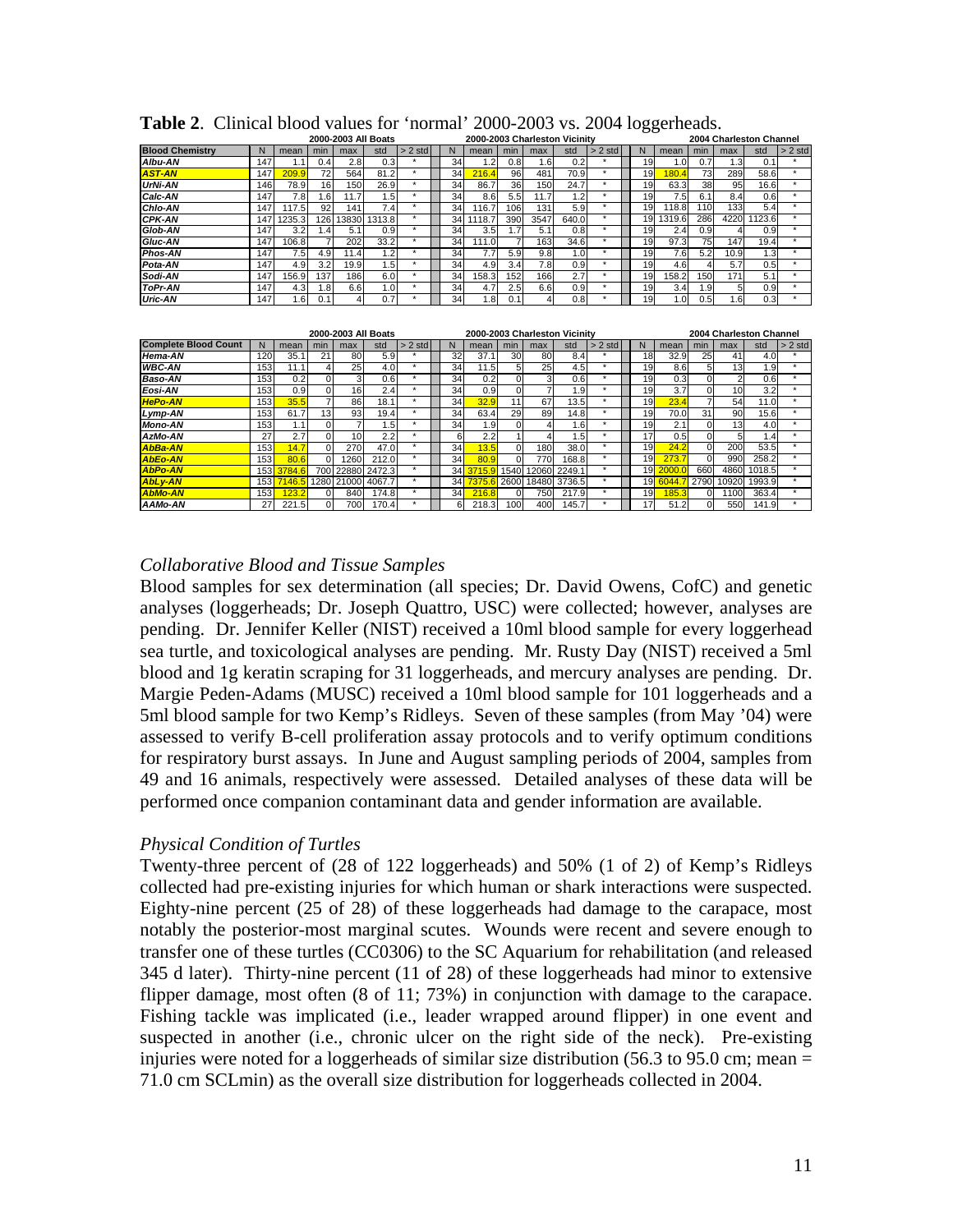#### *ByCatch*

Bycatch taxon consisted of 103 (generally identified to genus and species) listings totaling 9,084 individual items during 2004 trawling efforts. Bycatch items were grouped into sixteen generic groupings for descriptive analyses (Figure 9). Sessile invertebrates and finfish dominated the bycatch by several orders of magnitude with respect to other groupings. Most finfish species were not species known to be primary prey species for sea turtles; however, the importance of finfish in the diet of loggerheads, particularly in the relative paucity of more typical prey, has recently come to light (Seney, 2003). Sessile invertebrates primarily consisted of species associated with habitat (i.e., sponges, sea porks, bryozoans) and were generally not considered to be important prey items; however, loggerheads may inadvertently consume these items while foraging for other targeted species. Jellyfishes, a known prey item for loggerheads when occupying noncontinental shelf waters, were the third most abundant bycatch category.

Blue crabs (*Callinectes sapidus*) and horseshoe crabs (*Limulus polyphemus*), two important prey items of commercial interest, were observed with relatively high numbers in 2004, compared to the 2000-2003 regional survey (Table 3). Precipitous shifts frequency of collection and relative abundance per collection were noted for both blue crabs and horseshoe crabs during 2004 sampling (Figure 10). Blue crabs were collected in 85% of collections with 2.4 crabs per sampling event in May, compared to 16-18% of collections in June and August (Figure 10). Frequency of occurrence and relative abundance of horseshoe crabs were similar in May and June, but declined precipitously in August (Figure 10). Seasonal declines in both blue crab and horseshoe crab frequency and abundance closely paralleled turtle catch-per-unit effort (Figure 10).



**Number of individuals collected**

**Figure 9**. Relative abundance of bycatch (by groupings) collected in 2004.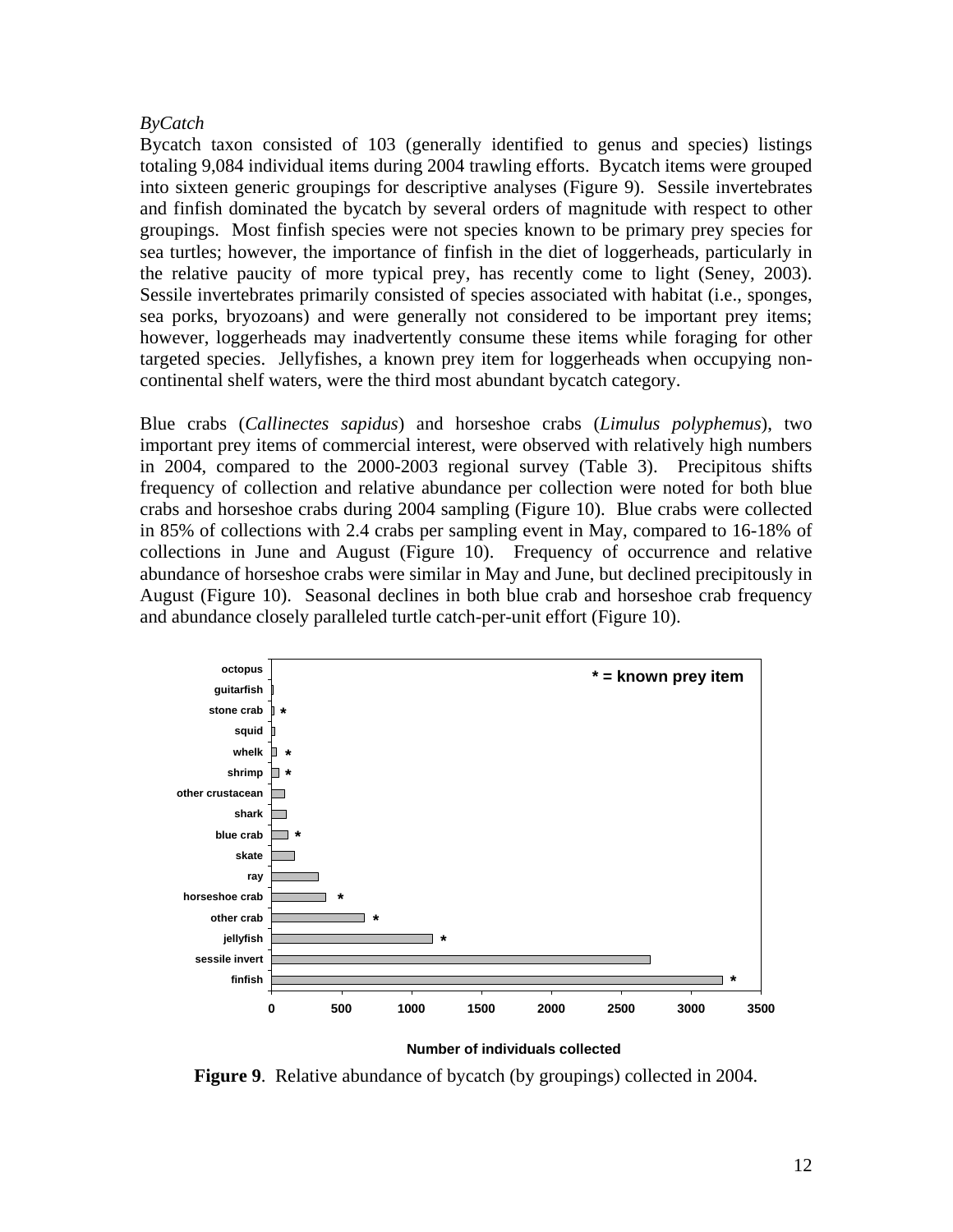**Table 3**. Frequency and abundance of blue and horseshoe crabs for the 2000-2003 regional survey vs. the 2004 Charleston harbor entrance channel survey.

| <b>Blue Crab</b>               | 2000 | 2001 | 2002 | 2003 | 2004 |
|--------------------------------|------|------|------|------|------|
| <b>Total Abundance</b>         | 222  | 107  | 19   | 24   | 120  |
| N sampling events with species | 125  | 87   | 19   | 16   | 61   |
| <b>Total Sampling Events</b>   | 630  | 604  | 684  | 717  | 162  |
| % Catch                        | 20   | 14   |      | 2    | 38   |
| <b>Abundance per Event</b>     | 1.8  | 1.2  | 1.0  | 1.5  | 2.0  |
|                                |      |      |      |      |      |
| <b>Horseshoe Crab</b>          | 2000 | 2001 | 2002 | 2003 | 2004 |
| <b>Total Abundance</b>         | 53   | 40   | 51   | 27   | 386  |
| N sampling events with species | 39   | 34   | 40   | 22   | 95   |
| <b>Total Sampling Events</b>   | 630  | 604  | 684  | 717  | 162  |
| % Catch                        | 6    | 6    | 6    | 3    | 59   |
| <b>Abundance per Event</b>     | 1.4  | 1.2  | 1.3  | 1.2  | 4.1  |



**Figure 10**. Seasonal declines in blue crabs, horseshoe crabs, and turtles, 2004.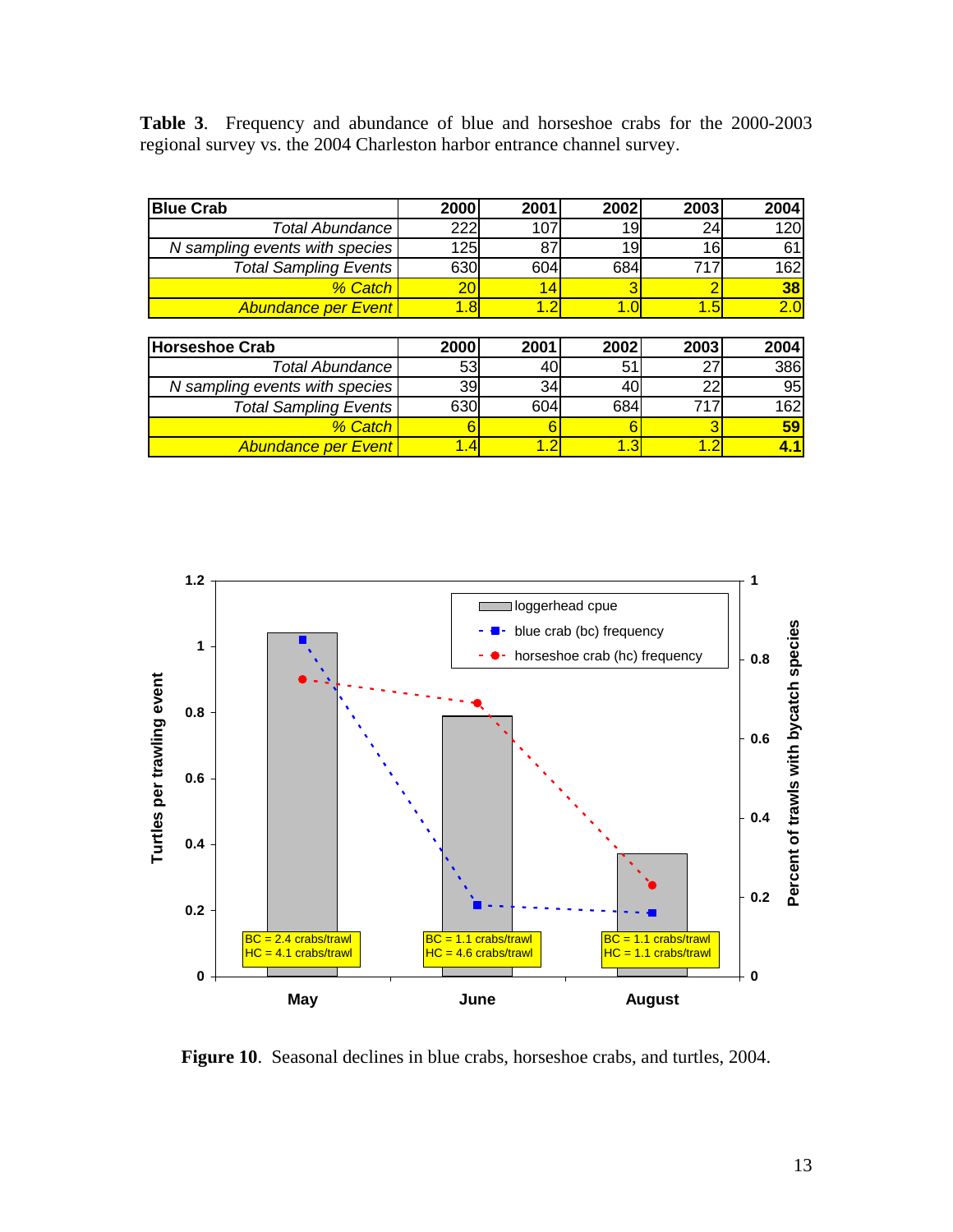#### *Acoustic Telemetry*

Twelve juvenile loggerhead turtles  $(56.5 \text{ to } 72.6 \text{ cm } \text{SCLmin}; \text{ mean } = 65.0 \text{ cm})$  were tagged with acoustic transmitters, including one turtle (CC0273) tagged twice (ID82, ID2001) after being recaptured 78 d after release with a damaged transmitter. All postrelease tracking and attempts to relocate acoustically-tagged loggerheads were conducted on 20 sampling days between 13 May and 31 August. Loggerheads were actively tracked for an average of 3.7 h immediately following tag and release (range  $=$  < 1 h to 5.9 h) and were detected in the shipping channel for periods of  $< 1$  d to 40 d (Table 4).

Two of four loggerheads (ID81, ID83) tagged and released in May were never detected again after being tracked out of the channel and to the northeast on the day of release (Figure 11), in the direction of the prevailing wind. One loggerhead released in May (ID80) appeared to be resident within the channel for five days following tag and release, including the morning that commercial shrimp trawling began in the entrance channel, but was never detected again beginning that same afternoon. The fourth loggerhead tagged and released in May (ID84) was relocated in the channel and in between the jetties for up to 40 d after release. This turtle was subsequently re-located in August; however, the lack of movement of this turtle during August tracking efforts with respect to May and June tracking periods suggested that the transmitter had become dislodged from the turtle between late June and early August.

Two of four loggerheads (ID85, ID86) tagged and released in June were never detected again after being tracked out of the channel and to the northeast on the day of release (Figure 11), in the direction of the prevailing wind. One loggerhead released in June (ID82) appeared to be resident within channel for 11 d following tag and release, although this turtle was not detected in the channel on the fourth and seventh days following release, when sampling was conducted; however, this turtle was re-located in the channel (and subsequently tracked for 3-6 h) on the eighth and eleventh day following tag and release. The fourth loggerhead (ID87) tracked during June was tracked for 5.9 h following release and briefly re-located the next morning, but was not re-located again in early August when the next attempts to relocate tagged turtles were made.

None of the five loggerheads (ID2000-2001; ID2003-2004; ID2006) tracked in August were relocated after the day of release; however, inclement weather prevented intensive search attempts. One turtle (ID2003) was tracked for  $\lt 1$  hr after the track had to be temporarily suspended following approach of a commercial shipping vessel, and the turtle was unable to be relocated after an hour of searching. Two turtles (ID2000, ID2006) were never detected again after being tracked out of the channel and to the southwest on the day of release (Figure 11), in the direction of the prevailing wind. Two turtles (ID2001, ID2004) were tracked simultaneously for 3.4 h on 31 August 2004. One of these turtles (ID2001) was previously tagged and tracked as ID82 in June 2004.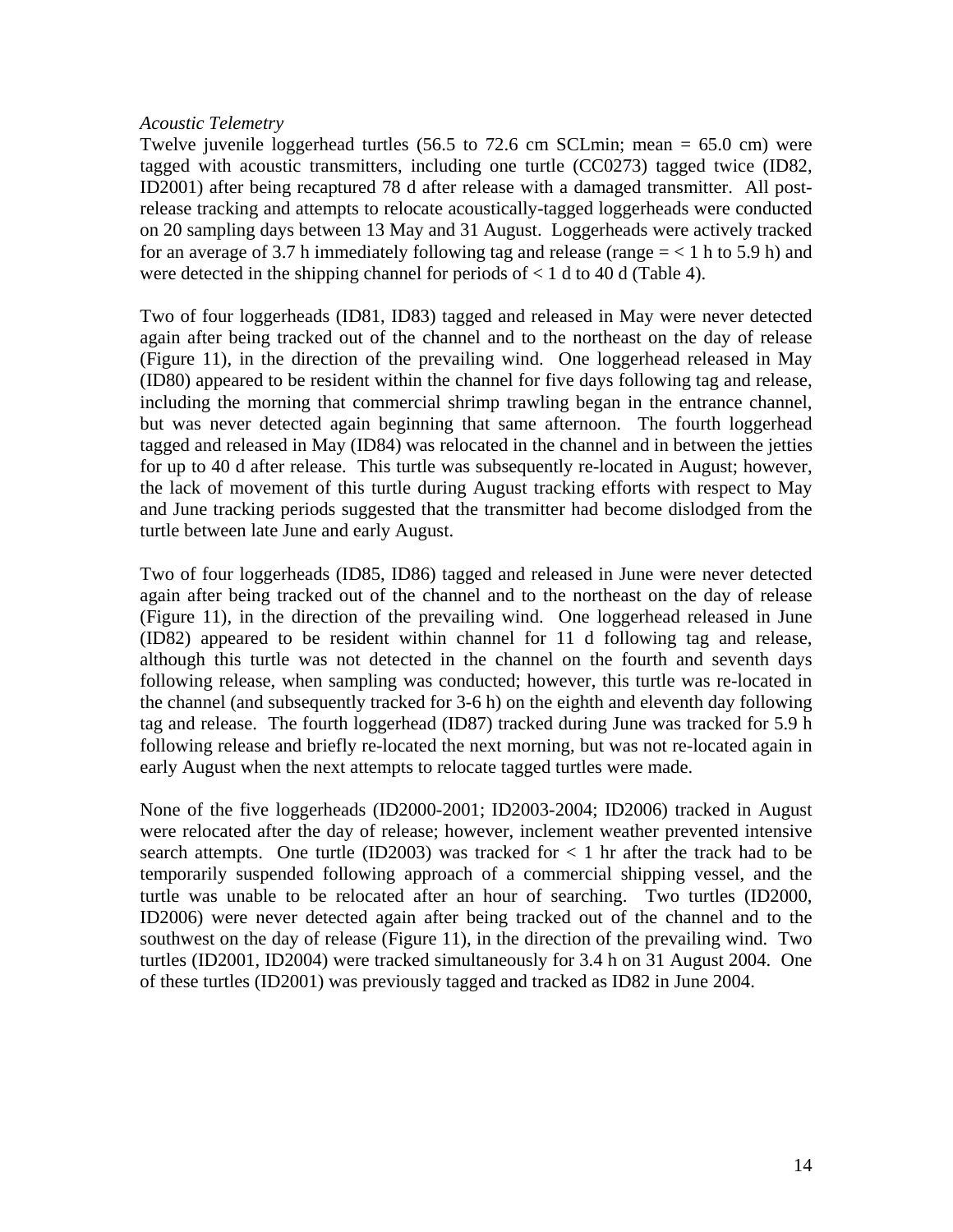**Table 4**. Descriptive summary of acoustic tracking efforts (hours of data collected per day) for loggerheads in Charleston Harbor shipping entrance channel, during 21 d of sampling in spring/summer 2004. Zero hours (0.00) indicates a single location ("fix") collected. Single-asterisk (\*) indicates turtles not relocated during search of channel. Double-asterisk (\*\*) indicates incomplete channel search performed. Gray-shaded boxes denote days prior to turtle being acoustically-tagged and released.

| <b>Date</b> | <b>ID80</b> | <b>ID81</b> | <b>ID82</b> | <b>ID83</b> | <b>ID84</b> | <b>ID85</b> | <b>ID86</b> | <b>ID87</b> | 2000 | 2001 | 2003 | 2004 | 2006    |
|-------------|-------------|-------------|-------------|-------------|-------------|-------------|-------------|-------------|------|------|------|------|---------|
| 5/13/2004   | 5.40        |             |             |             |             |             |             |             |      |      |      |      |         |
| 5/14/2004   | 3.87        |             |             |             |             |             |             |             |      |      |      |      |         |
| 5/15/2004   | 7.22        |             |             | 3.33        |             |             |             |             |      |      |      |      |         |
| 5/16/2004   | 7.75        |             |             |             | 2.73        |             |             |             |      |      |      |      |         |
| 5/17/2004   | 4.03        | 5.12        |             |             | 1.50        |             |             |             |      |      |      |      |         |
| 5/20/2004   | 1.12        |             |             |             | 0.00        |             |             |             |      |      |      |      |         |
| 6/14/2004   |             |             | 5.67        |             | 0.00        |             |             |             |      |      |      |      |         |
| 6/15/2004   |             |             | 0.00        |             | 0.00        |             |             |             |      |      |      |      |         |
| 6/16/2004   |             |             | 4.12        |             | 4.78        |             |             |             |      |      |      |      |         |
| 6/17/2004   |             |             | 6.28        |             | 0.82        |             | 1.07        |             |      |      |      |      |         |
| 6/18/2004   |             |             |             |             | 0.00        |             |             |             |      |      |      |      |         |
| 6/21/2004   |             |             |             |             |             |             |             |             |      |      |      |      |         |
| 6/22/2004   |             |             | 6.23        |             | 7.83        |             |             |             |      |      |      |      |         |
| 6/23/2004   |             |             | 0.00        |             | 0.00        | 5.10        |             |             |      |      |      |      |         |
| 6/24/2004   |             |             | 0.00        |             |             |             |             | 5.93        |      |      |      |      |         |
| 6/25/2004   |             |             | 3.05        |             | 4.50        |             |             | 2.22        |      |      |      |      |         |
| 8/23/2004   |             |             |             |             | 1.10        |             |             |             |      |      |      |      |         |
| 8/26/2005   |             |             |             |             | 0.00        |             |             |             |      |      |      |      |         |
| 8/27/2004   | $***$       | $***$       | $***$       | $***$       | $***$       | $***$       | $***$       | $***$       | 5.37 |      | 0.00 |      |         |
| 8/30/2004   |             |             |             |             | 0.00        |             |             |             |      |      |      |      | 1.00    |
| 8/31/2004   |             | ÷           |             |             | 0.00        |             |             |             |      | 3.48 |      | 3.42 | $\star$ |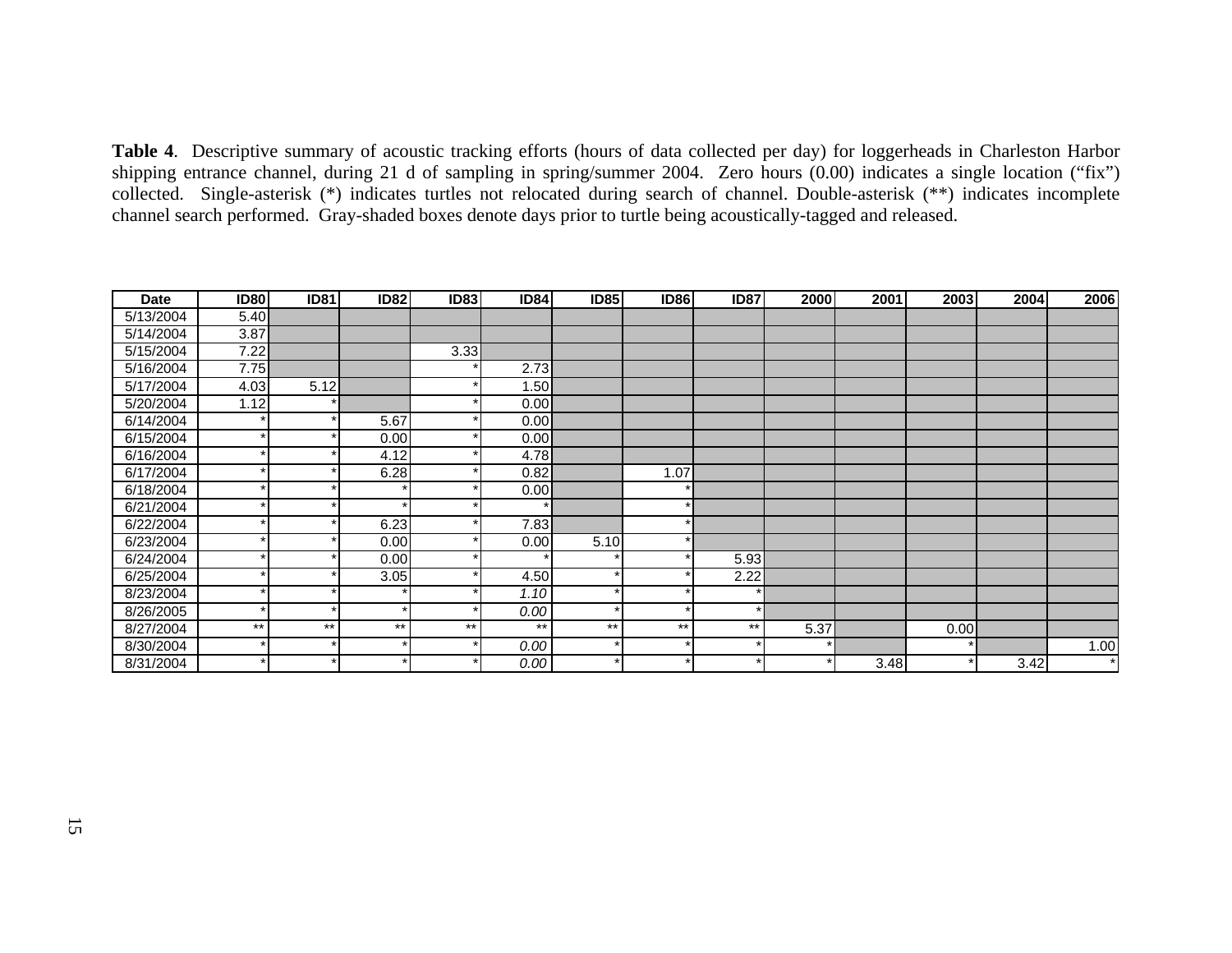

**Figure 11**. Geographic position data obtained for acoustically-tagged loggerheads during tracking efforts in May, June and August 2004.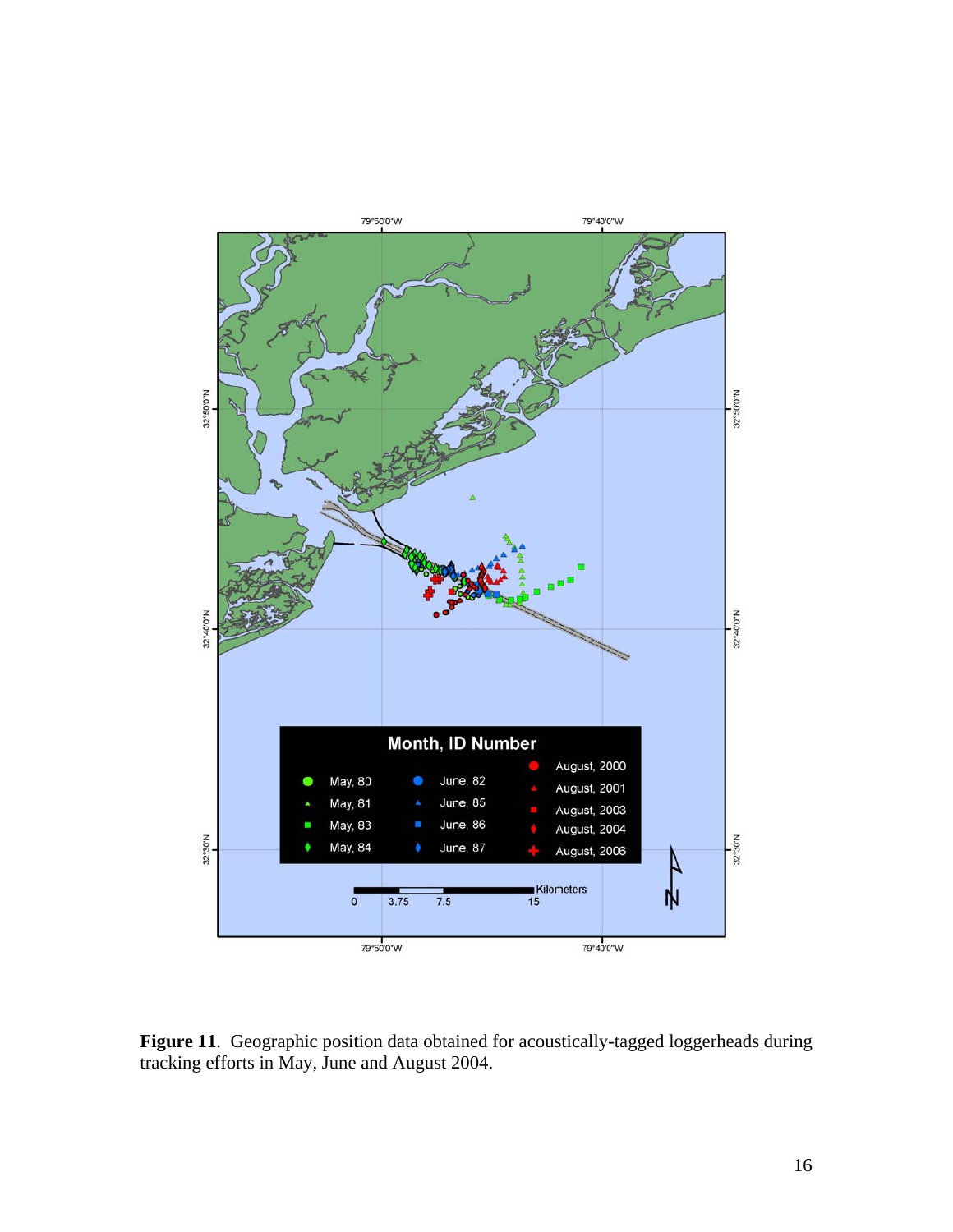#### *Satellite Telemetry*

Six juvenile loggerheads  $(57.4 \text{ to } 65.8 \text{ cm}$  SCLmin; mean = 60.3 cm) were released with Telonics ST-20 satellite transmitters in 2004. Two loggerheads (ID49120, 49123) were released in June and four loggerheads (ID49121, 49122, 49124, 52600) were released in August. Mean transmitter tag life was 272 days (range = 94 to 375 days, Table 5). Total detections post-release varied from 338 to 2,171 detections (Table 5). The mean number of detections per day for tagged turtles varied from 1 to 21 (Table 5).

"Good" detections (location classes 1, 2 and 3) represented only 11% of detection events (range = 3-18%; Table 6). Sensor data only detections represented approximately half of remaining detection events for most turtles (Table 6). Strong seasonal differences were noted with respect to "good" detection events, such that location classes 1, 2 and 3 were observed three times more frequently from Dec 2004 through April 2005 than during June through November 2004 and May through July 2005 (Figure 12).

| Sat ID | <b>TurtleID</b> | <b>SCLmin</b> | <b>First Detect</b> | <b>Last Detect</b> | Days at Large | <b>N</b> Detections | Detect/Day |
|--------|-----------------|---------------|---------------------|--------------------|---------------|---------------------|------------|
| 49123  | CC0296          | 65.8          | 16-Jun-04           | 25-Jun-05          | 375           | 2084                | 6          |
| 52600  | CC0330          | 60.1          | 16-Jun-04           | 23-Apr-05          | 312           | 2171                |            |
| 49122  | CC0329          | 57.4          | 26-Aug-04           | 26-Jun-05          | 305           | 1818                | 6          |
| 49121  | CC0337          | 60.5          | 26-Aug-04           | 27-Nov-04          | 94            | 2016                | 21         |
| 49124  | CC0334          | 57.9          | 30-Aug-04           | 05-Apr-05          | 219           | 1087                | 5          |
| 49120  | CC0297          | 60.6          | $31$ -Aug-04        | 23-Jul-05          | 327           | 338                 |            |
|        |                 |               |                     |                    |               |                     |            |
|        | Mean            | 60.4          |                     |                    | 272           |                     |            |
|        | Min             | 57.4          |                     |                    | 94            |                     |            |
|        | Max             | 65.8          |                     |                    | 375           |                     |            |

**Table 5**. Size and days at large for satellite tagged loggerheads released in 2004.

| Sat ID | $LC = 3$           | $LC = 2$       | $LC=1$        | $LC = 0$ | $LC = A$ | $LC = B$ | $LC = Z$ | <b>Sensor Only</b> |  |  |
|--------|--------------------|----------------|---------------|----------|----------|----------|----------|--------------------|--|--|
| 49120  | 83                 | 92             | 102           | 74       | 138      | 529      | 22       | 1044               |  |  |
| 49121  | 20                 | 42             | 84            | 97       | 190      | 629      | 37       | 1072               |  |  |
| 49122  | 72                 | 93             | 98            | 112      | 165      | 450      | 39       | 789                |  |  |
| 49123  | 47                 | 141            | 165           | 214      | 287      | 471      | 56       | 635                |  |  |
| 49124  | 32                 | 46             | 57            | 68       | 166      | 309      | 40       | 369                |  |  |
| 52600  |                    | $\overline{2}$ | 6             | 14       | 44       | 105      | 13       | 153                |  |  |
|        |                    |                |               |          |          |          |          |                    |  |  |
|        | $% LC=3$ to $LC=1$ |                | % Sensor Only |          |          |          |          |                    |  |  |
| 49120  | 13                 |                |               | 37       |          |          |          | 50 <sub>1</sub>    |  |  |
| 49121  |                    |                |               | 44       |          |          |          | 49                 |  |  |
| 49122  | 14                 |                |               | 42       |          |          |          | 43                 |  |  |
| 49123  | 18                 |                |               | 51       |          |          |          | 31                 |  |  |
| 49124  | 12                 |                |               | 54       |          |          |          | 34                 |  |  |
| 52600  | 3                  |                |               | 52       |          |          |          | 45                 |  |  |
|        |                    |                |               |          |          |          |          |                    |  |  |
| Mean   | 11                 |                |               | 47       |          |          |          | 42                 |  |  |

**Table 6**. Summary of location class distribution for loggerhead detection events.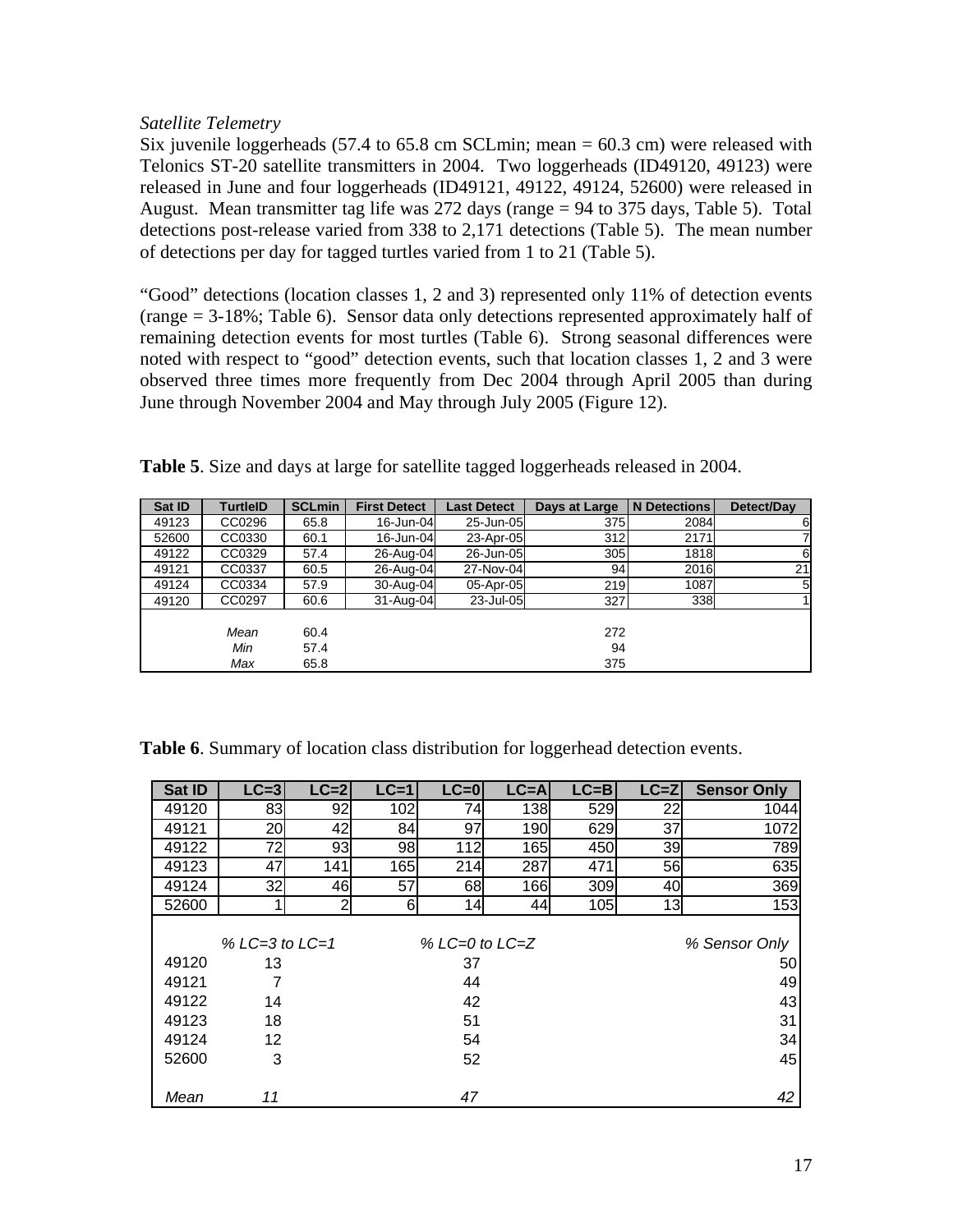

**Figure 12**. Monthly distribution of "good" location classes, June 2004 – July 2005.

Four loggerheads remained resident in coastal waters within 10 km of where collected through 27 November 2004, when the first transmitter (ID52600) ceased functioning. During the first week of December, the remaining three loggerheads (ID49120-49122) began their migration to over-wintering locations generally within 100 km of land on the middle continental shelf in southern SC and coastal GA waters; these loggerheads returned to the near-shore coastal waters of Charleston, SC, within a week of each other in the first half of April 2005 (Figure 13a-c).

A fifth loggerhead (ID49123) remained highly resident at a location approximately 50 km offshore of Edisto Island, SC, from June through October 2004 (Figure 14a). During November, this loggerhead became more mobile, even returning to the shipping entrance channel (Figure 14a). During the first week in December, this loggerhead traveled rapidly to the northeast and became entrained in the Gulf Stream, where this loggerhead over-wintered more than 1600 km offshore of the U.S. Eastern seaboard (Figure 14b).

The sixth loggerhead (ID49124), released in late August 2004, was highly mobile with respect to the other satellite tagged loggerheads (Figure 15a-c). This loggerhead immediately entered and spent a week within Charleston harbor before traveling southwest from Charleston to northern GA waters, remaining within 30 km of shore during September through mid-October (Figure 15a). Between mid-October and mid-November, this turtle began traveled as far northeast as Edisto Island, SC, before returning to northern GA waters approximately 50 km offshore (Figure 15b). This turtle made several 'loops' on the middle continental shelf off of GA and northern FL for three months, before ultimately traveling to St. Augustine, FL, in March 2005 (Figure 15c).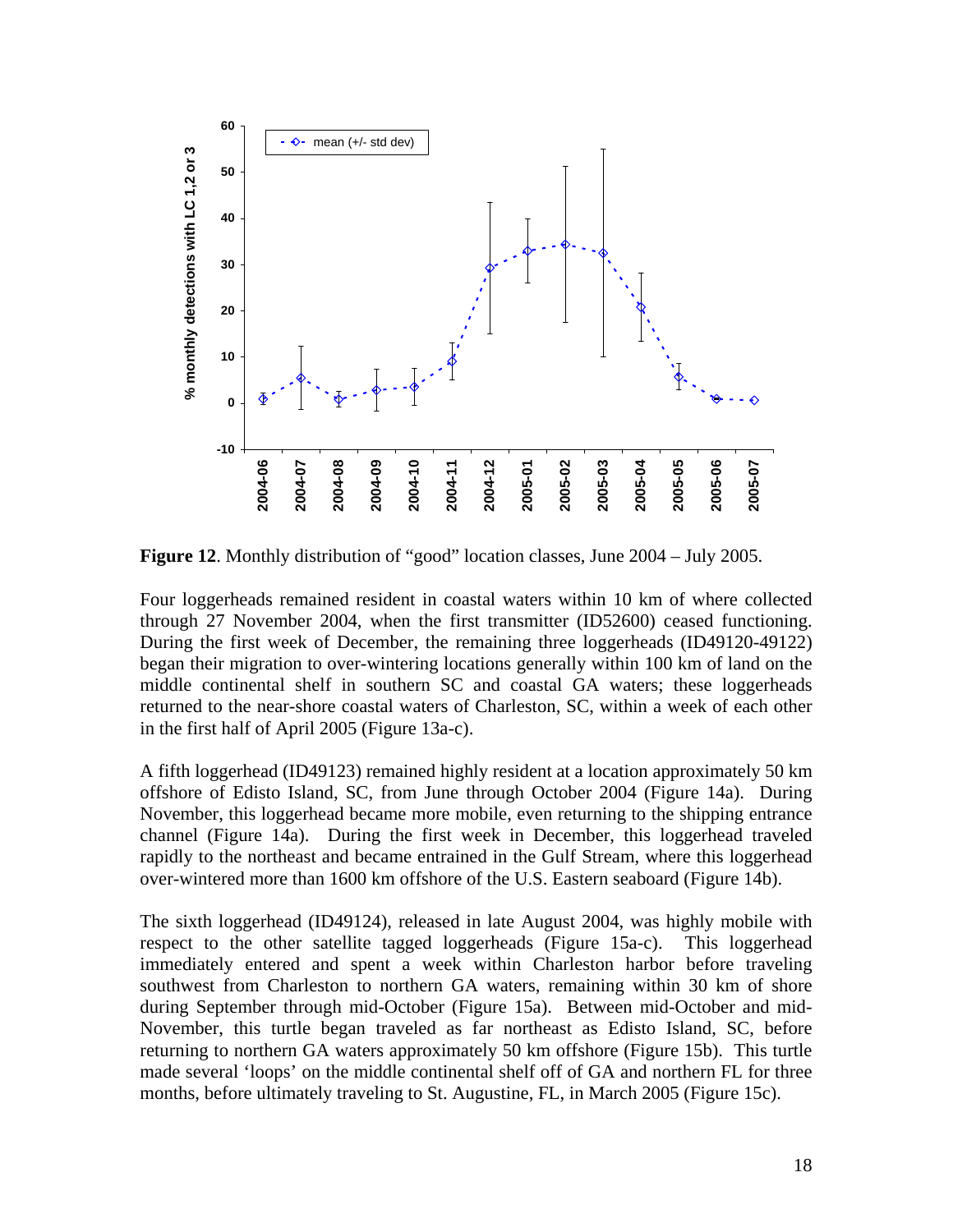

**Figure 13**. Seasonal distributional patterns satellite tagged loggerheads ID49120 (A), ID49121 (B) and ID49122 (C), June 2004 to July 2005. All three of these loggerheads left and returned to coastal waters of Charleston, SC, within a week of each other. One of these three turtles (ID49122) was recaptured in the entrance channel in May 2005.



**Figure 14**. Seasonal distributional patterns for satellite tagged loggerhead, ID49123. From June through October 2004 (A), this turtle remained highly resident 50 km offshore of Edisto Island, SC, before ultimately over-wintering in the Gulf Stream (B).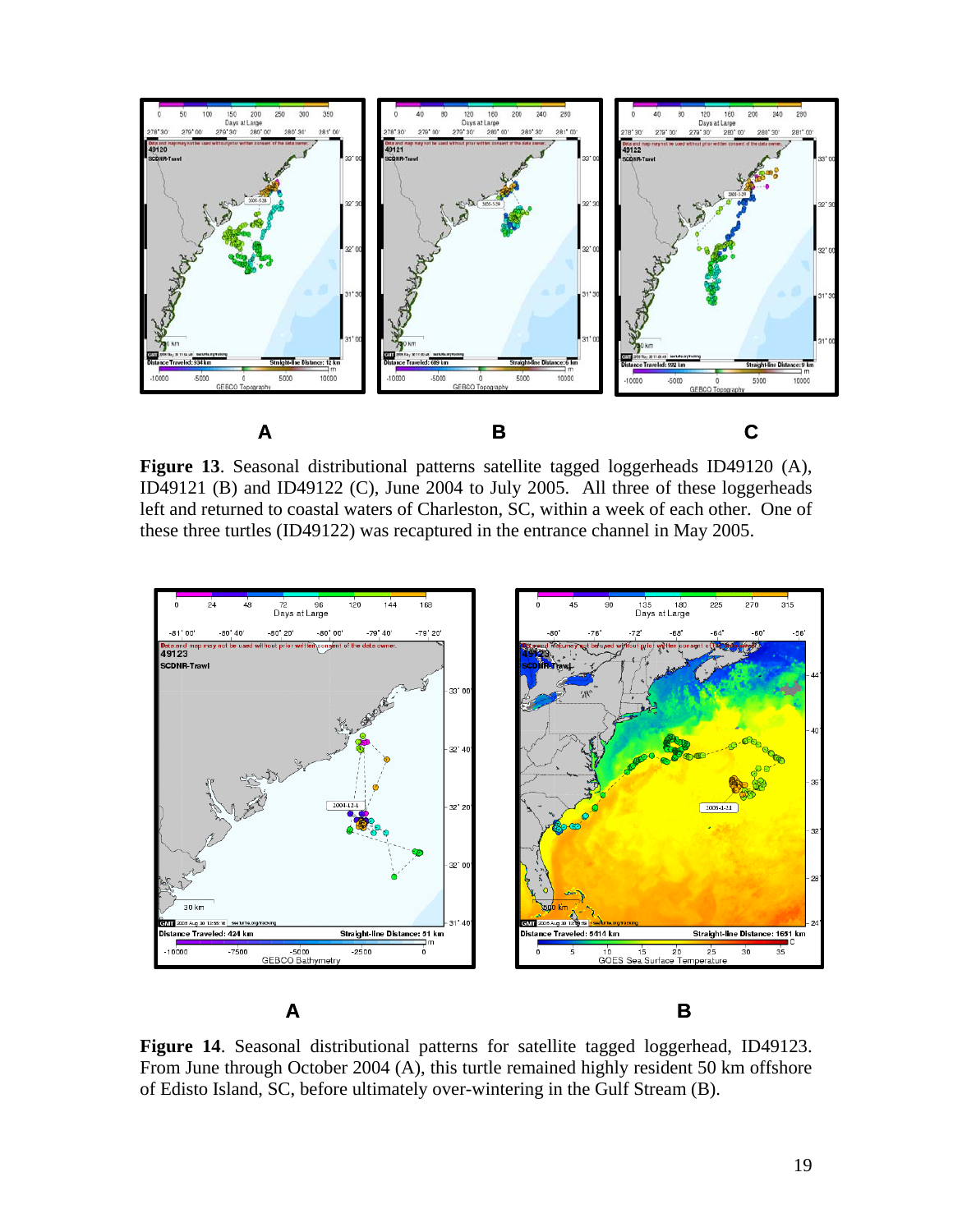

**Figure 15**. Seasonal distributional patterns for satellite tagged loggerhead, ID49124. From August through mid-October (A), this turtle traveled in a southwesterly direction towards northern GA. From mid-October to mid-November (B), this turtle briefly resumed a northeasterly course towards Charleston before returning to offshore northern GA waters. This turtle over-wintered on the middle continental shelf off of GA and northern FL waters (C), eventually traveling to St. Augustine, FL.

Satellite tagged loggerheads tolerated a wide range in seasonal water temperatures (28- 30°C in summer to 15-17°C in winter, Figure 16). Four loggerheads that remained in coastal waters through early December and three of these loggerheads that over-wintered on the continental shelf before returning to Charleston the following spring experienced similar mean daily water temperatures during the data collection period. Water temperatures below 15°C were frequently experienced by two loggerheads (ID49120, ID49124), particularly when these turtles traveled closer to shore in February and March 2005 (Figures 13, 15 and 16). A single loggerhead (ID49123) that remained 50km offshore of Charleston in June and July 2004 experienced considerably colder water temperatures during those months (Figure 16).

Mean daily submergence for satellite-tagged loggerheads was determined for 1,552 replicate observations for all turtles combined. On average, satellite tagged loggerheads remained submerged for 85% of each day (range = 0% to 100%). Loggerheads generally spent 4x more time on the surface on the day of release than on the day following release. A strong seasonal component to time spent on the surface was detected (Figure 17). On average, loggerheads were submerged ~95% of the day from June to November 2004 and May to July 2005, compared to ~75% of the day from December 2004 through April 2005 (Figure 17).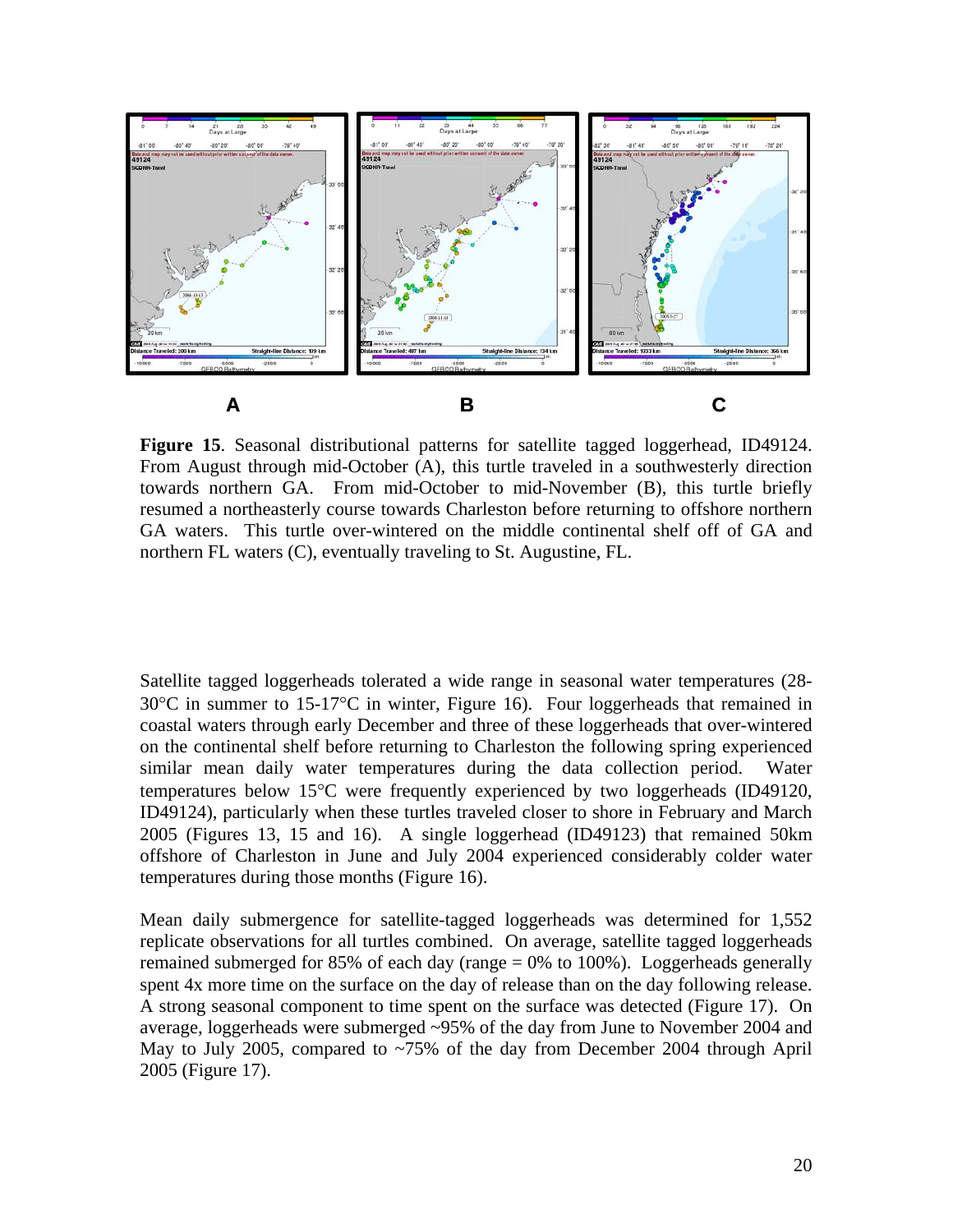

**Figure 16**. Seasonal water temperatures experienced by satellite-tagged loggerheads.



**Figure 17**. Seasonal shifts in daily submergence patterns by satellite-tagged loggerheads.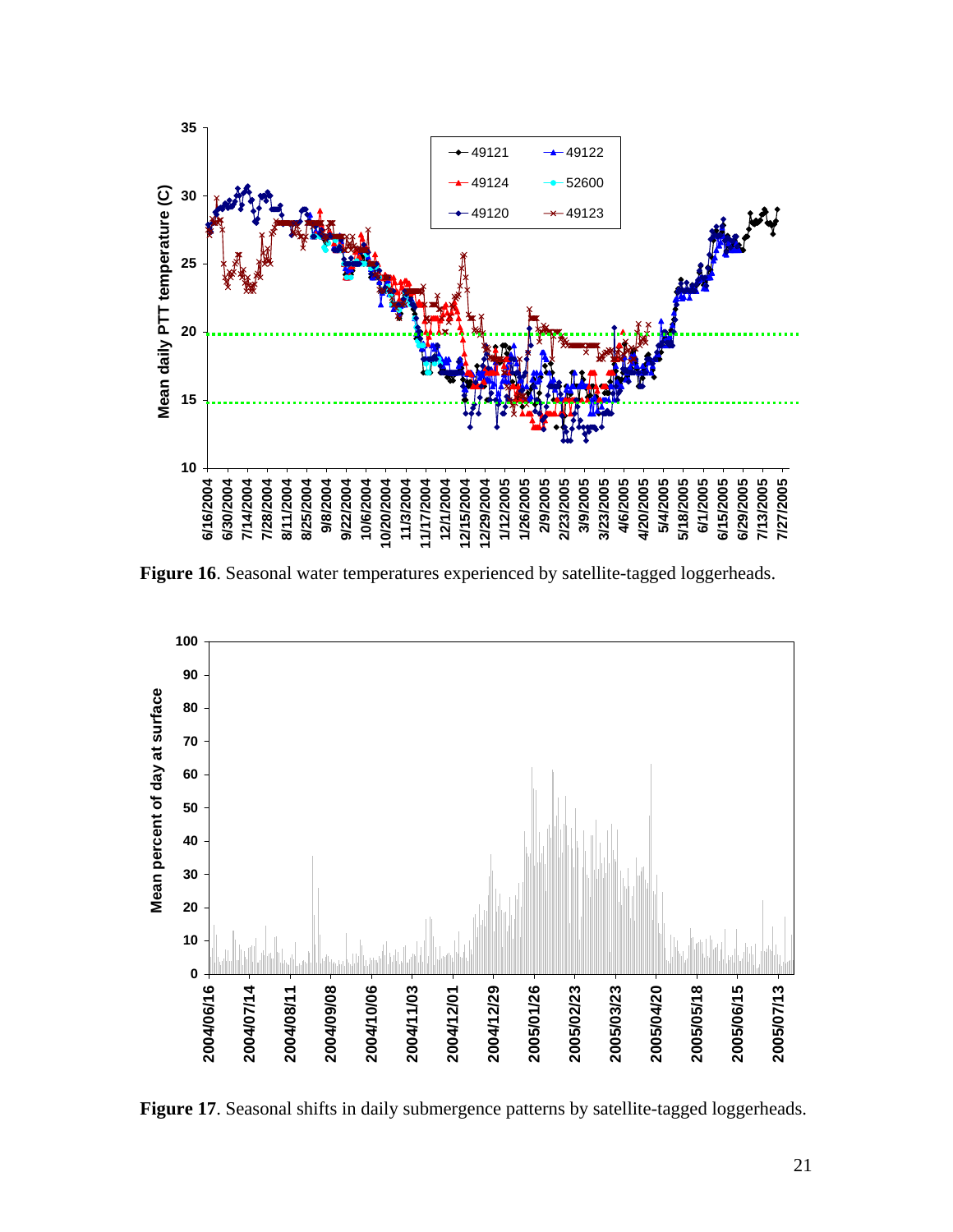#### **Discussion**

Seasonal decline in loggerhead abundance in the Charleston harbor shipping entrance channel from May through August was possibly a reflection of prey availability as opposed seasonal changes in water temperature, given the stability in water temperatures throughout the 2004 sampling cruises. Catch efforts in May (*n*=48 trawl events) were comparable to efforts in August (*n*=43 trawl events). Although similar efforts were expended during these two sampling periods, reduced effort in May resulted from large turtle catches and subsequent processing time, whereas reduced effort in August resulted from inclement weather, most notably, Tropical Storm Gaston. Thus, hydrographical factors other than water temperature may have also affected August turtle catch rates.

Seasonal decline in loggerhead abundance in the Charleston harbor shipping entrance channel observed in this study was also reported in two previous trawling studies in this channel during the early 1990's (VanDolah and Maier, 1993; Dickerson et al., 1995). VanDolah and Maier (1993) reported peak catch rates (turtles/trawl event) in July 1991, with these catch rates being more than double catch rates observed in May-September 1991. Increased catch rates in July were attributed to a sharp increase in mean monthly water temperature, with catch rates in all months related to seasonal water temperatures (VanDolah and Maier, 1993). During May-July 1992, Dickerson et al. (1995) reported similar catch rates (turtles/station, 0.17 to 0.22); no sampling was conducted in August 1992, and no loggerheads were caught in 28 trawl attempts in September 1992.

Loggerhead catch rates in 2004 were highly variable among and within sampling stations, including highly productive stations such as "D3" and "B3"; thus, illustrating the importance of determining catch-per-unit-effort rates based on rigorous sampling. Although the data collected by VanDolah and Maier (1993) and Dickerson et al. (1995) enable historical comparisons of catch-unit-effort for the current investigation, study design issues warrant caution when comparing 2004 results with these earlier studies. First, although the same stations used in 2004 were the same as those sampled by VanDolah and Maier (1993), VanDolah and Maier (1993) only sampled each of 12 stations twice per month, once during the day and once during the night. In 2004, the 7 primary sampling stations were sampled 5-11 times per month, all during daylight. Second, although Dickerson et al. (1995) conducted comparable sampling effort (7-10 times per month, presumably during daylight only) as was used in 2004, Dickerson et al. (1995) sampled fewer (*n*=3) and considerably longer (3km vs. 1.5 km) stations. Furthermore, to avoid "edge effects", only the middle of the channel was surveyed by Dickerson et al. (1995); middle channel stations (i.e., "B2", "D2" and "E2") could not be surveyed in 2004 due to physical impediments to trawling, and edge effects (i.e., greater catch rates on the southern side of the channel) were certainly observed.

Despite study design issues, catch rates from the 2000-2003 regional survey (Maier et al., 2004) and 2004 Charleston harbor entrance channel suggest that overall in-water abundance of loggerhead sea turtles is indeed greater than abundances reported for 1990- 1993 (VanDolah and Maier, 1993; Dickerson et al., 1995). Continued low recapture rates, likely due to a combination of tagged turtles emigrating from the channel after release and high turtle abundance, also support this notion. Of 53 loggerheads collected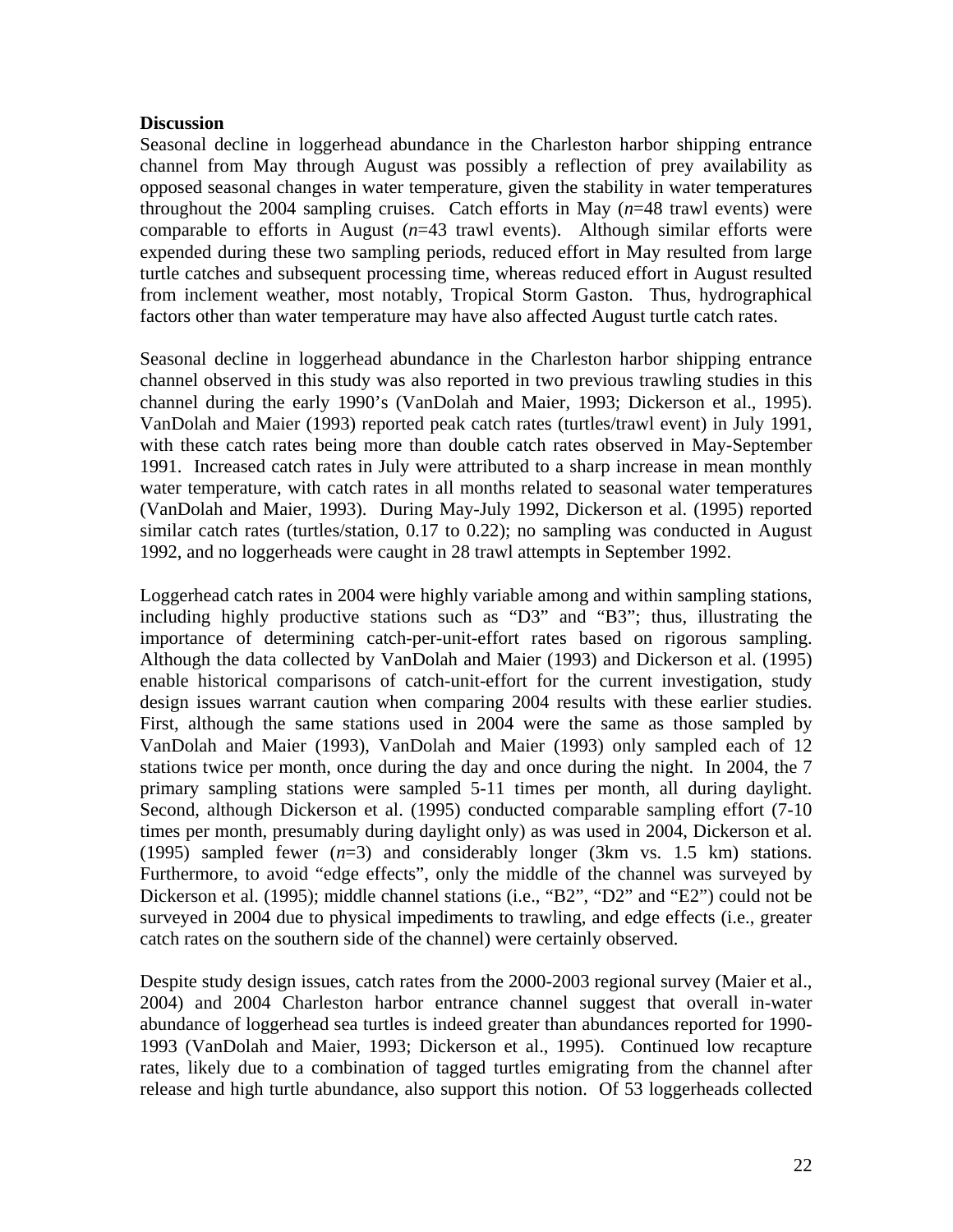by VanDolah and Maier (1993), seven (13%) represented recapture events during that project and an eighth turtle (2%) was subsequently recaptured during the Dickerson et al. (1995) work. Of 45 loggerheads collected during Dickerson et al. (1995), four (9%) represented recapture events during that project and four others were previously tagged, three of which were tagged during the work of VanDolah and Maier (1993). Collectively, these two projects collected and released 79 individual loggerheads in 31 monthly surveys (860 trawling events) between September 1990 and March 1993. In comparison, 104 individual loggerheads, 30% more loggerheads than in 1990-1993, were encountered in just two monthly surveys (119 trawling events) during May and June 2004.

Loggerhead length-frequency distributions during 2004 sampling differed from lengthfrequency distributions reported for the Charleston harbor shipping entrance channel by VanDolah and Maier (1993) and Dickerson et al. (1995). VanDolah and Maier (1993) and the current investigation observed similar relative abundances of loggerheads >80 cm SCLmin (17% and 16%, respectively), but loggerheads <60 cm SCLmin accounted for 30% of the catch were reported by VanDolah and Maier (1993) compared with just 16% of the catch observed in the current investigation. Dickerson et al. (1995) reported even greater numbers of loggerheads <60 cm SCLmin (44%) as well as much lower collection of loggerheads >80 cm SCLmin (8%). In light of the fact that Dickerson et al. (1995) only sampled the middle of the channel, 'edge effects' may also affect size distributions, such that larger turtles may be more likely to be collected on the edges and smaller turtles are more likely to be collected in the middle of the channel. Only two of 79 individual loggerheads (3%) collected by VanDolah and Maier (1993) and Dickerson et al. (1995) were <50 cm SCLmin and no loggerheads collected during the current investigation were <50 cm SCLmin. Loggerheads <50 cm SCLmin were also rarely observed during the 2000-2003 regional survey (Maier et al., 2004), perhaps because most turtles <50 cm SCLmin have not entered the benthic foraging stage of their life cycle, and are generally located elsewhere (i.e., eastern north Atlantic Ocean; Bjorndal et al., 1994).

Satellite telemetry data and limited recapture and acoustic telemetry data collected in 2004 suggest that juvenile loggerheads collected in coastal waters off of Charleston, SC, remain fairly localized in these waters through most of the year (April – November), as opposed to undertaking long-distance migrations during these months, as reported for adult female loggerheads collected on nearby SC (SCDNR) and GA nesting beaches (NMFS, GADNR). During these months, loggerheads may remain highly localized for extended periods, particularly at offshore locations where patchy live-bottom reefs are common, but movement among multiple locations within 10-20 km of the coastline is common. In light of these observations, low recapture rates during the 2000-2003 regional survey are to be expected. Although loggerheads have distinctly different overwintering areas from December – March, satellite telemetry data collected for a small number of loggerheads so far suggests that there is a strong affinity to return to the same waters each spring after over-wintering. These data support the assertion of Day (2003) that loggerheads may exhibit strong site-fidelity to foraging areas, based on mercury contamination values for loggerheads located near the inlets of major industrial harbors vs. further offshore.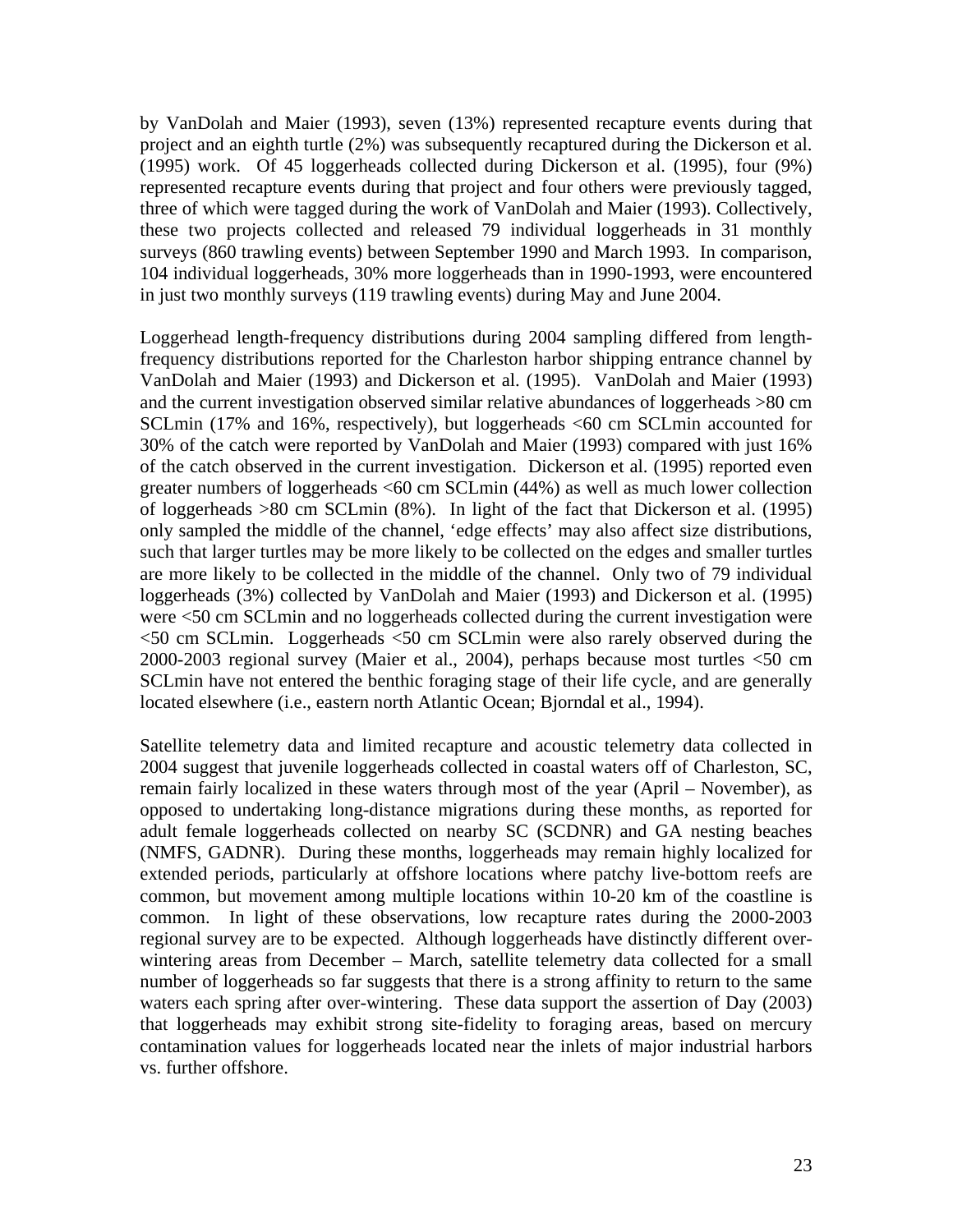In addition to bioaccumulation of ingested contaminants, strong site fidelity and affinity to areas with heavy commercial and recreational vessel traffic may also pose more acute health problems, due to boat strikes and entanglement in fishing tackle. Twenty-three percent of loggerheads collected in 2004 exhibited injuries associated with boat strikes, entanglement in fishing gears, and shark bite wounds. During the 2000-2003 regional survey, only 5-13% of loggerheads collected exhibited such wounds (Maier et al., 2004), with higher propensity for such injuries among loggerheads collected near shipping channels also noted. Frequency of observation of physical trauma to free-swimming loggerheads illustrates the dangers that sea turtles experience in the wild, but also underscores their hardiness with respect to conservation efforts to restore sea turtle populations to historical levels of abundance. Frequent observation of physical trauma to free-swimming sea turtles also suggests that such injuries, with respect to stranded turtles found on beaches, may not necessarily have occurred post-mortem.

Continued sampling in the Charleston harbor shipping entrance channel in years II and III of this study (2005 and 2006, respectively) will allow interpretation of 2004 results in the proper context. Climatology and inter-annual variability present unique challenges when attempting to study the ecology and distributional patterns of marine species; thus, high abundances recorded in 2004 should be interpreted with caution. Similarly, the diversity of seasonal distributional patterns exhibited by a small number of loggerheads outfitted with satellite transmitters this year, particularly with respect to over-wintering strategies, illustrates the need to continue this type of research so that conclusions will be based on greater sample sizes and replicate observations. Although additional work is needed, the results from data collection efforts that began in 2004 have already shed considerable light on several poorly understood aspects of the life history of loggerhead sea turtles in coastal waters of the South Atlantic Bight. Some previously accepted notions of this life history, such as strong site affinity patterns, are corroborated by this work, while others, such as the conventionally accepted belief that exothermic sea turtles must over-winter in waters warmer than 20°C in order to survive, are clearly not universally true.

#### **Acknowledgements**

More than 20 field and logistical support personnel were involved in data collection efforts aboard two research vessels, the R/V *Georgia Bulldog* (L. Parker, R. Vendetti, P. Daniels, M. Higgins) and the R/V *Lady Lisa* (J. Jacobs, R. Dunlap, P. Tucker, R. Beatty). Special thanks to SCDNR employees (J. Byrd, P. Webster, J. Fritchel, L. Weller, D. Cain, B. Martore), NCSU College of Veterinary Medicine students (H. Chadwick, A. Hall, S. Chang), and numerous volunteers including R. Day, B. Swarthout, C. Fiore, J. Schwenter, for their enthusiasm and valuable contributions. Dr. D. Owens continued to provide incredible assistance and insights.

We are indebted to almost as many people for making our transition into the world of satellite telemetry as painless and enjoyable as possible. We wish to thank personnel from SCDNR (S. Murphy, T. Murphy, D. Griffin, C. Hope, J. Coker), Argos (J. Sparks, W. Harrison), Seaturtle.org (M. Coyne), and the equipment manufacturers (B. Burger, K. Lay, A. Ripley), and NMFS (B. Schroeder) for making this work possible.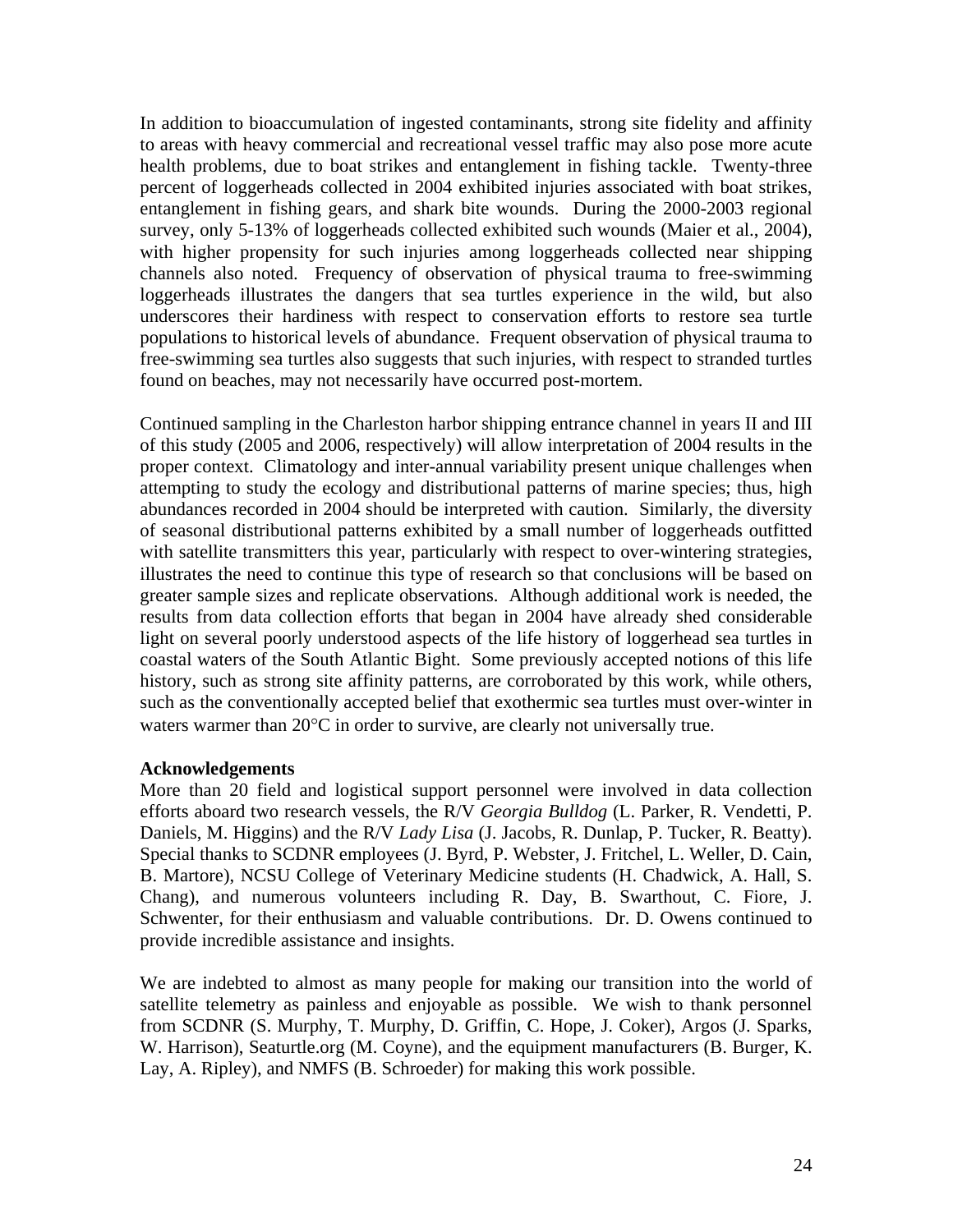#### **References**

- Addison, D.S., J.A. Gore, J. Ryder and K. Worley. 2002. Tracking post-nesting movements of loggerhead turtles (Caretta caretta) with sonic and radio telemetry on the southwest coast of Florida, USA. Mar. Biol. 141: 201-205.
- Avens, L., J. Braun-McNeil, S. Epperly and K.J. Lohmann. 2003. Site fidelity and homing behavior in juvenile loggerhead sea turtles (*Caretta caretta*). Mar. Biol. 143: 211-220.
- Bjorndal, K.A., A.B. Meylan and B.J. Turner. 1983. Sea turtle nesting at Melbourne Beach, Florida, I. Size, growth and reproductive biology. Biol. Conserv. 26: 65- 77.
- Bjorndal, K.A., A.B. Bolten, J. Gordon and J.A. Caminãs. 1994. *Caretta caretta* (loggerhead) growth and pelagic movement. Herpetological Review 25: 23-24.
- Bolten, A.B. 1999. Techniques for measuring sea turtles. Pages 110-114 *in* Eckert, K.L., K.A. Bjorndal, F.A. Abreu-Grobois and M. Donnelly (eds). Research and Management Techniques for the Conservation of Sea Turtles. IUCN/SSC Marine Turtle Specialist Group Publication No. 4.
- Bowen, B.W., J.C. Avise, J.I. Richardson, A.B. Meylan, D. Margaritoulis and S.R. Hopkins-Muprhy. 1993. Population structure of loggerhead turtles (*Caretta caretta*) in the northwestern Atlantic Ocean and Mediterranean Sea. Conserv. Biol. 7: 834-844.
- Byles, R.A. 1988. Behavior and ecology of sea turtles from Chesapeake Bay, Virginia. Unpublished Ph.D. dissertation, School of Marine Science, College of William and Mary/Virginia Institute of Marine Science, Gloucester Point, VA, 111p.
- Coyne, M. 2004. Satellite Tracking and Analysis Tool. SEATURTLE.ORG, Inc. <http://www.seaturtle.org/tracking/>.
- Dickerson, D.D., K.J. Reine, D.A. Nelson and C.E. Dickerson, Jr. 1995. Assessment of sea turtle abundance in six South Atlantic U.S. Channels. Miscellaneous Paper EL-95-5, U.S. Army Engineer Waterways Experiment Station, Vicksburg, MS.
- Epperly, S.P., J. Braun and A. Veishlow. 1995. Sea turtles in North Carolina waters. Conserv. Biol. 9(2): 384-394.
- Georgia Department of Natural Resources (GADNR), unpublished data. Movements of 12 adult female loggerhead (*Caretta caretta*) sea turtles from Jekyll and Cumberland Islands in summer 2004; data available at: http://www.seaturtle.org/tracking/index.shtml?project\_id=24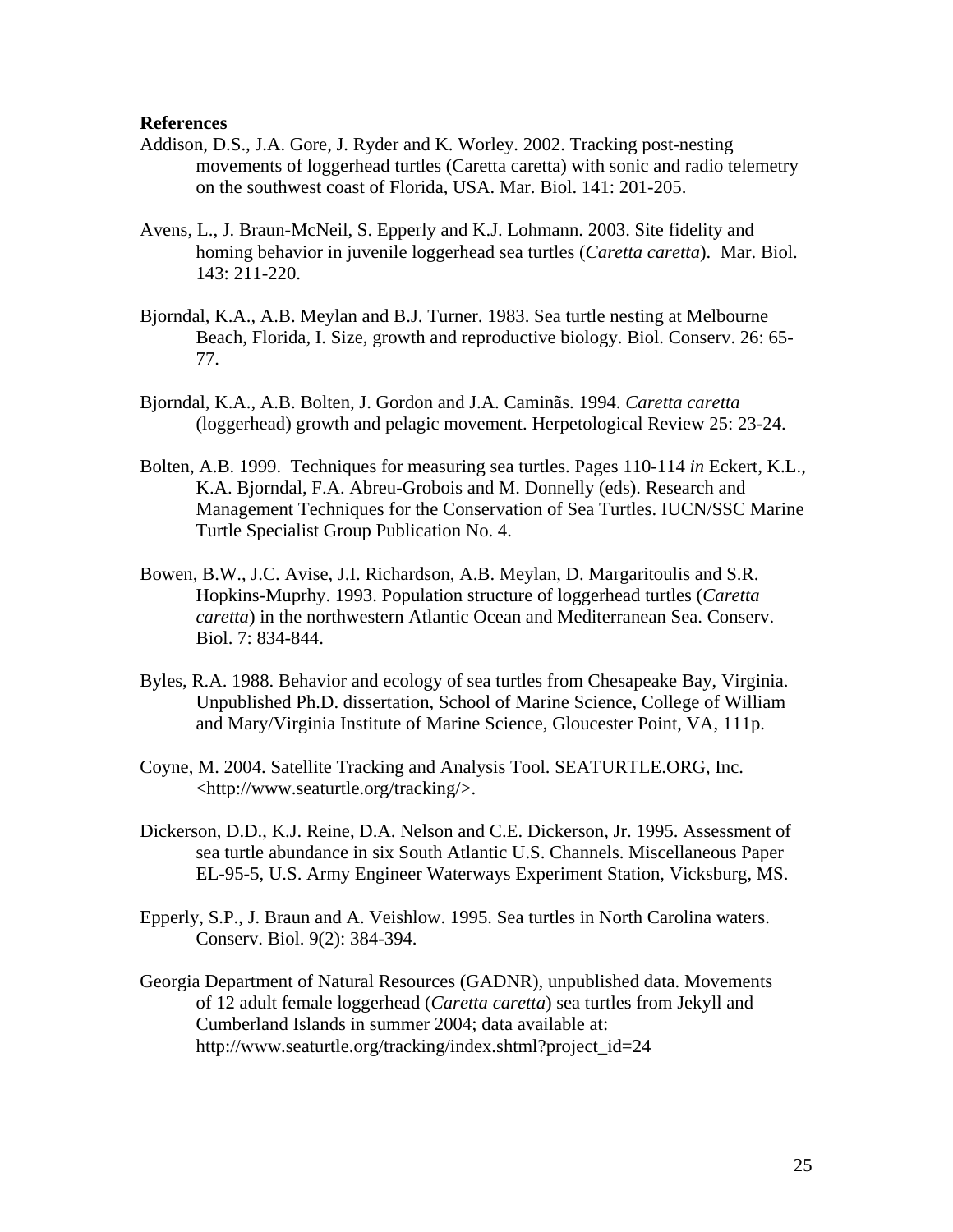- Gitschlag, G.R. 1996. Migration and diving behavior of Kemp's ridley (Garman) sea turtles along the U.S. southeastern Atlantic coast. J. Exp. Biol. 205: 115-135.
- Griffin, D.B. 2002. GIS Analysis of inter-nesting habitat, migratory corridors, and resident foraging areas of the loggerhead sea turtle (*Caretta caretta*) along the southeast coast. M.S. Internship paper, Environmental Studies Program, College of Charleston, Charleston, SC, 64 p.
- Hopkins-Murphy, S.R., T.M. Murphy, C.P. Hope, J.W. Coker and M.E. Hoyle. 2001. Population trends and nesting distribution of the loggerhead turtle (*Caretta caretta*) in South Carolina 1980-1997. Final Report to the U.S. Fish and Wildlife Service. South Carolina Department of Natural Resources, Division of Wildlife and Freshwater Fisheries, Wildlife Diversity Section, Charleston, SC, 41 p.
- Jacobson E.R. 1998. Collecting and processing blood from sea turtles for hematologic and plasma biochemical determinations. In: Fair P., Hansen, L. (eds). Report of the Sea Turtle Health Assessment Workshop, 2-3 Feb 1998, part I: Background and Information Needs. NOAA Technical Memo NOS-NCCOS-CCEHBR-003, pp.24-28.
- Keinath, J.A. D.E. Barnard and J.A. Musick. 1995. Behavior of loggerhead sea turles in Savannah, Georgia, and Charleston, South Carolina, shipping channels. Final contract report to U.S. Army Engineer Waterways Experiment Station. School of Marine Science, College of William and Mary/Virginia Institute of Marine Science, Gloucester Point, VA, 73p.
- Kemmerer, A.J., R.E. Timko and S.B. Burkett. 1983. Movement and surfacing behavior patterns of loggerhead sea turtles in and near Canaveral channel, Florida (September and October 1981). NOAA Technical Memorandum NFS-SEFC-112, 43p.
- Maier, P.P., Segars, A.L., Arendt, M.D., Whitaker, J.D., Stender, B.W., Parker, L., Vendetti, R., Owens, D.W., Quattro, J. and S.R. Murphy. 2004. Development of an Index of Sea Turtle Abundance Based Upon In-water Sampling with Trawl Gear. Final Project Report to the National Marine Fisheries Service, National Oceanographic and Atmospheric Administration Grant No. NA07FL0499, 86 p.
- Mendonca, M.T. 1983. Movements and feeding ecology of immature Green turtles (*Chelonia mydas*) in a Florida lagoon. Copeia 1983(4): 1013-1023.
- Murphy, T., and S. Hopkins. 1981. Sonic and radio tracking of nesting *Caretta caretta*. p. 5-38. *In*: Hopkins and Murphy, Reproductive ecology of *Caretta caretta* in South Carolina. Study completion report: SC Wildlife and Marine Resources Department.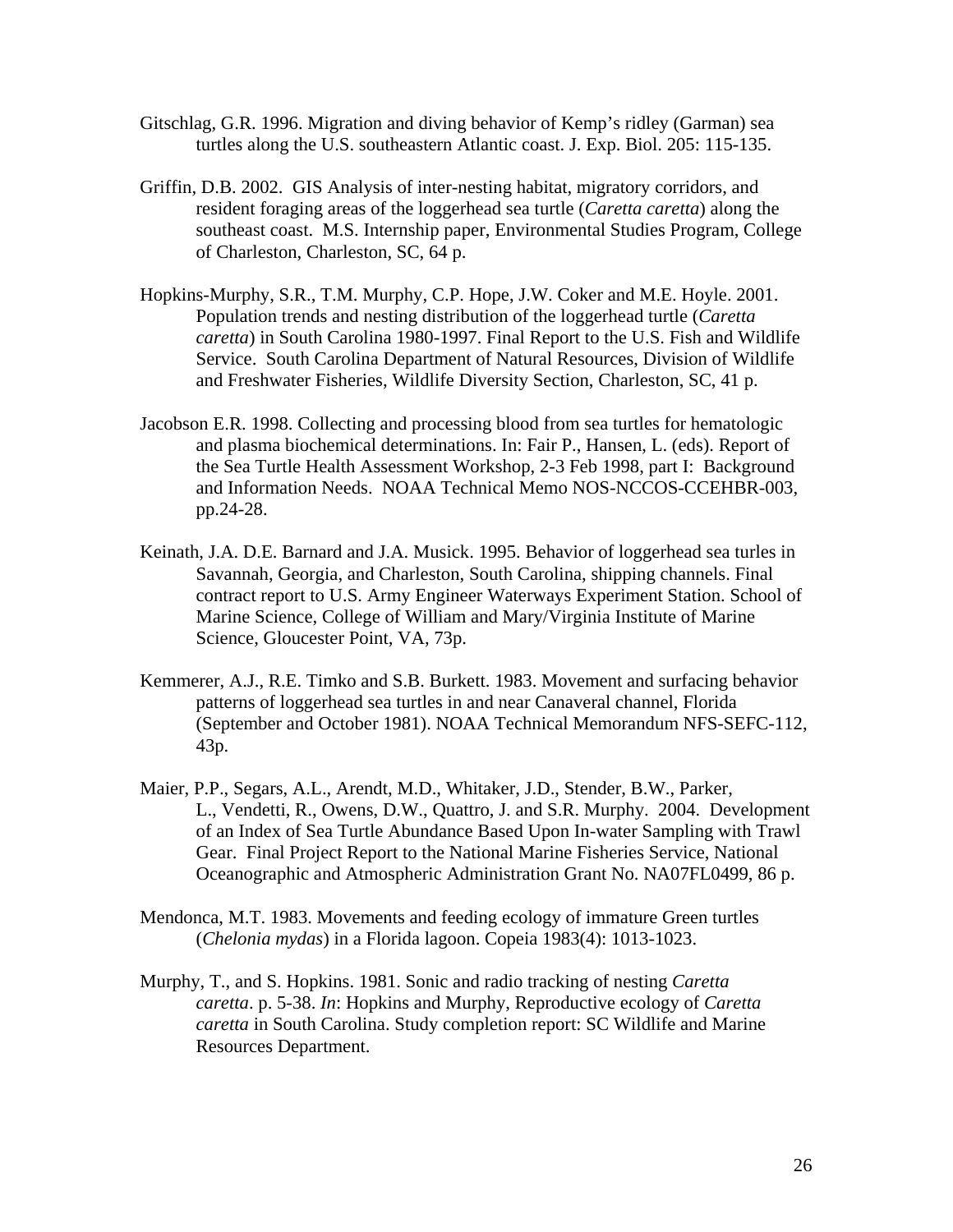- Morreale, S.J. and E.A. Standora. 1993. Occurrence, movement and behavior of the Kemp's Ridley and other sea turtles in New York waters. Okeanos Ocean Research Foundation Annual Report April 1988 – March 1993. New York State Department of Environmental Conservation Return a Gift to Wildlife Program Contract No. C001984, 70p.
- National Marine Fisheries Service (NMFS), unpublished data. Movement tracks of 12 loggerhead (*Caretta caretta*) sea turtles tagged with satellite transmitters in the Grays Reef National Marine Sanctuary Sea Turtle Tracking Project between 1997 and 2002; data available at http://graysreef.noaa.gov/turtletag.html and http://www.graysreef.nos.noaa.gov/humpty.html
- Owens, D.W. and G.J. Ruiz. 1980. New methods of obtaining blood and cerebrospinal fluid from marine turtles. Herpetologica 36: 17-20.
- Owens, D. W. 1999. Reproductive cycles and endocrinology. Pp. 119 123 in K. L. Eckert, K. A. Bjorndal, F. A. Abreu Grobois, and M. Donnelly, editors. Research and Management Techniques for the Conservation of Sea Turtles. IUCN/SSC Marine Turtle Specialist Group Publication No. 4.
- Papi, F., P. Luschi, E. Crosio and G.R. Hughes. 1997. Satellite tracking experiments on the navigational ability and migratory behavior of the loggerhead turtle *Caretta caretta*. Mar. Biol. 129: 215-220.
- Polovina, J.J., D.R. Kobayashi, D.M. Parker, M.P. Seki and G.H. Balazs. 2000. Turtles on the edge: movement of loggerhead turtles (*Caretta caretta*) along oceanic fronts, spanning longline fishing grounds in the central North Pacific, 1997-1998. Fish. Ocean. 9: 71-82.
- Sears, C.J., Bowen, B.W., Chapman, R.W., Galloway, S.B., Hopkins-Murphy, S.R. and C.M. Woodley. 1995. Demographic composition of the feeding population of juvenile loggerhead sea turtles (C. caretta) off Charleston, South Carolina: evidence from mitochondrial DNA markers. Mar. Biol. 123: 869-874.
- Seney, E. 2003 Historical diet analysis of loggerhead (*Caretta caretta*) and Kemp's Ridley (*Lepidochelys kempi*) sea turtles in Virginia. Unpublished thesis, College of William and Mary, School of Marine Science/Virginia Institute of Marine Science, Gloucester Point, VA, 123 pp. Available online at: http://www.vims.edu/fish/faculty/pdfs/EESFinalThesis2003.pdf
- Standora, E.A., J.R. Spotila, J.A. Keinath and C. R. Shoop. 1984. Body temperature, diving cycles, and movement of a subadult leatherback turtle (*Dermocheyls coriacea*). Herpetologica 40(2): 169-176.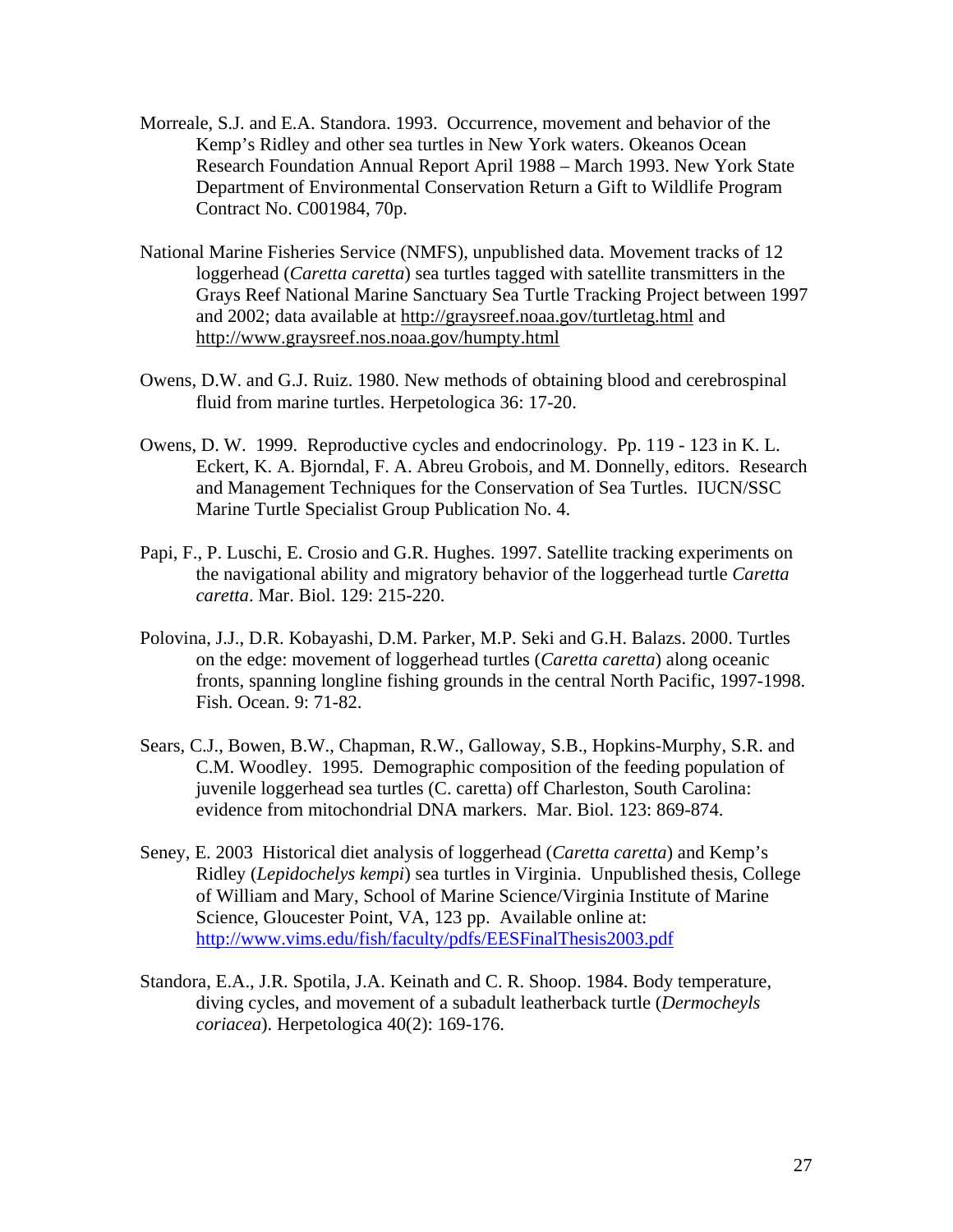- Standora, E.A., M.D., Eberle, J.M. Edbauer, S.J. Morreale and A.B. Bolten. 1993a. Assessment of baseline behavior and trawling efficiency in Canaveral channel, Florida. Final contract report to U.S. Army Engineer Waterways Experiment Station, Buffalo State College, Buffalo, NY; Okeanos Ocean Research Foundation, Inc. Hampton Bays, NY, and University of Florida, Gainesville, FL, ?? p.
- Standora, E.A., M.D. Eberle, J.M. Edbauer, T.S. Ryder, K.L. Williams, S.J. Morreale and A.B. Bolten. 1993b. Diving behavior, daily movements, and homing of loggerhead turtles (*Caretta caretta*) at Cape Canaveral, Florida, March and April 1993. Final contract report to U.S. Army Engineer Waterways Experiment Station, Buffalo State College, Buffalo, NY; Okeanos Ocean Research Foundation, Inc. Hampton Bays, NY, and University of Florida, Gainesville, FL, ?? p.
- South Carolina Department of Natural Resources (SCDNR), unpublished data (1). Postnesting movements of 15 adult female loggerhead (*Caretta caretta*) sea turtles from Cape Island, SC in 1998, 2002 and 2003; data available at http://www.dnr.state.sc.us/marine/turtles/sat.htm
- Turtle Expert Working Group (TEWG). 1998. An assessment of the Kemp's Ridley (*Lepidocheyls kempii*) and Loggerhead (*Caretta caretta*) sea turtle populations in the Western North Atlantic. U.S. Department of Commerce. NOAA Technical Memorandum NMFS-SEFSC-409, 96 pp.
- Turtle Expert Working Group (TEWG). 2000. Assessment update for the Kemp's Ridley (*Lepidocheyls kempii*) and Loggerhead (*Caretta caretta*) sea turtle populations in the Western North Atlantic. U.S. Department of Commerce. NOAA Technical Memorandum NMFS-SEFSC-444, 115 pp.
- U.S. Army Corps of Engineers (USACOE), unpublished data. Movement tracks of two loggerhead (*Caretta caretta*) sea turtles tagged with satellite transmitters in Brunswick, GA in 1999; data available at www.cccturtle.org/sat15.htm
- Van Dolah, R.F. and P.P. Maier. 1993. The distribution of loggerhead turtles (*Caretta caretta*) in the entrance channel of Charleston harbor, South Carolina, U.S.A. Journ. Coast. Res. 9(4): 1004-1012.
- Watson, K.P. and R.A. Granger. 1998. Hydrodynamic effect of a satellite transmitter on a juvenile Green turtle (*Chelonia mydas*). J. Exp. Biol. 201: 2497-2505.
- Whalenet, unpublished data. Movement track for rehabilitated sub-adult loggerhead/green sea turtle hybrid released offshore Charleston, SC, with a satellite transmitter in November 2002; data and history of animal available at http://whale.wheelock.edu/whalenet-stuff/StopBower/